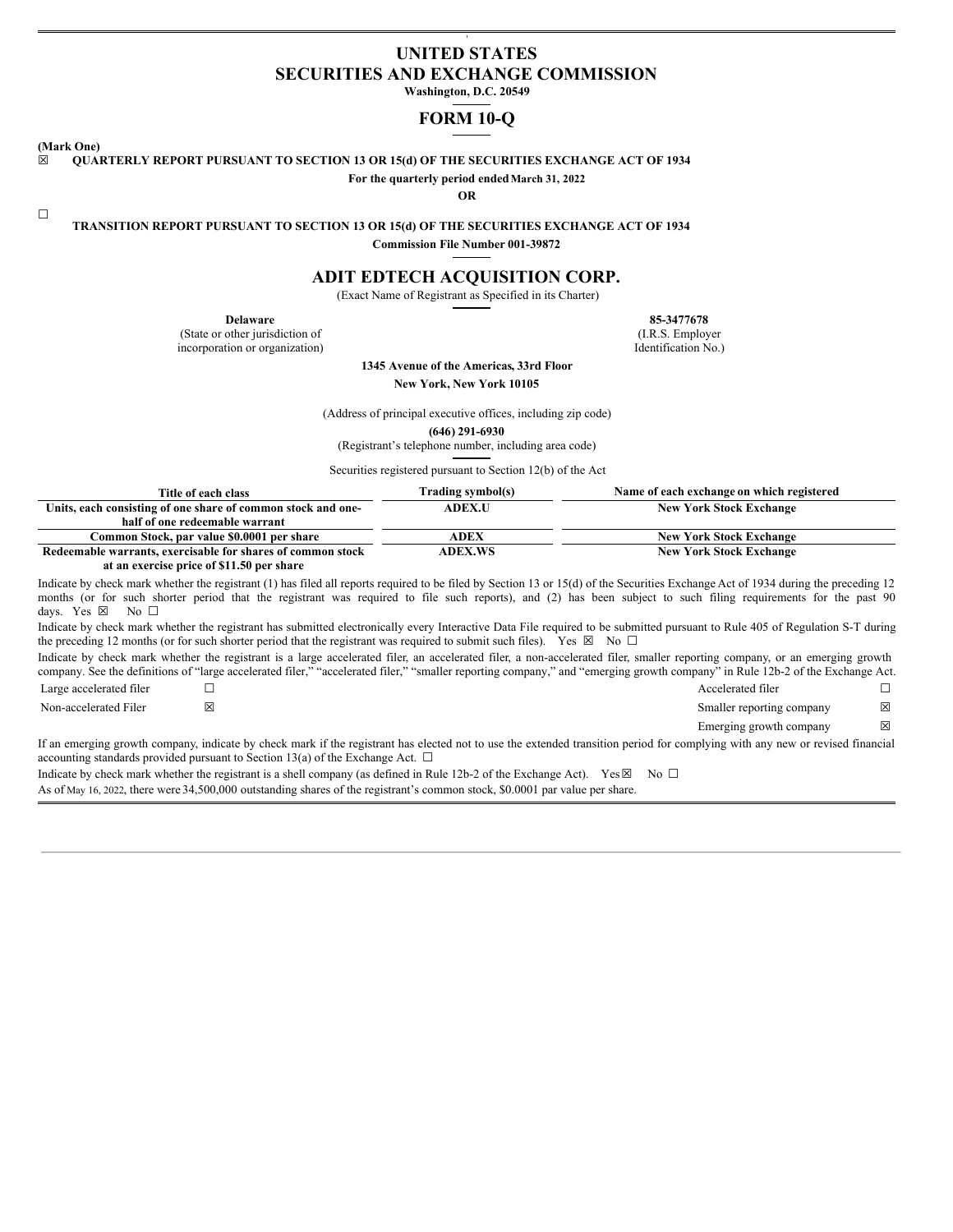### **ADIT EDTECH ACQUISITION CORP. Quarterly Report on Form 10-Q Table of Contents**

|                   | PART I. FINANCIAL INFORMATION                                                                                                        | $\mathbf{1}$            |
|-------------------|--------------------------------------------------------------------------------------------------------------------------------------|-------------------------|
| Item 1.           | <b>Financial Statements</b>                                                                                                          | $\mathbf{1}$            |
|                   | Condensed Consolidated Balance Sheets as of March 31, 2022 (unaudited) and December 31, 2021                                         | $\mathbf{1}$            |
|                   | Condensed Consolidated Statements of Operations for the three months ended March 31, 2022 and 2021 (unaudited)                       | $\overline{c}$          |
|                   | Condensed Consolidated Statements of Changes in Stockholders' Deficit for the three months ended March 31, 2022 and 2021 (unaudited) | $\overline{\mathbf{3}}$ |
|                   | Condensed Consolidated Statements of Cash Flows for the three months ended March 31, 2022 and 2021 (unaudited)                       | $\overline{4}$          |
|                   | Notes to Condensed Consolidated Financial Statements (unaudited)                                                                     | 5                       |
| Item 2.           | Management's Discussion and Analysis of Financial Condition and Results of Operations                                                | 20                      |
| Item 3.           | <b>Quantitative and Qualitative Disclosures About Market Risk</b>                                                                    | 24                      |
| Item 4.           | <b>Controls and Procedures</b>                                                                                                       | 24                      |
|                   | PART II. OTHER INFORMATION                                                                                                           | 25                      |
| Item 1.           | <b>Legal Proceedings</b>                                                                                                             | 25                      |
|                   |                                                                                                                                      |                         |
| Item 1A.          | <b>Risk Factors</b>                                                                                                                  | 25                      |
| Item 2.           | Unregistered Sales of Equity Securities and Use of Proceeds                                                                          | 25                      |
| Item 3.           | <b>Defaults Upon Senior Securities</b>                                                                                               | 25                      |
| Item 4.           | <b>Mine Safety Disclosures</b>                                                                                                       | 25                      |
| Item 5.           | Other Information                                                                                                                    | 25                      |
| Item 6.           | <b>Exhibits</b>                                                                                                                      | 26                      |
| <b>SIGNATURES</b> |                                                                                                                                      | 27                      |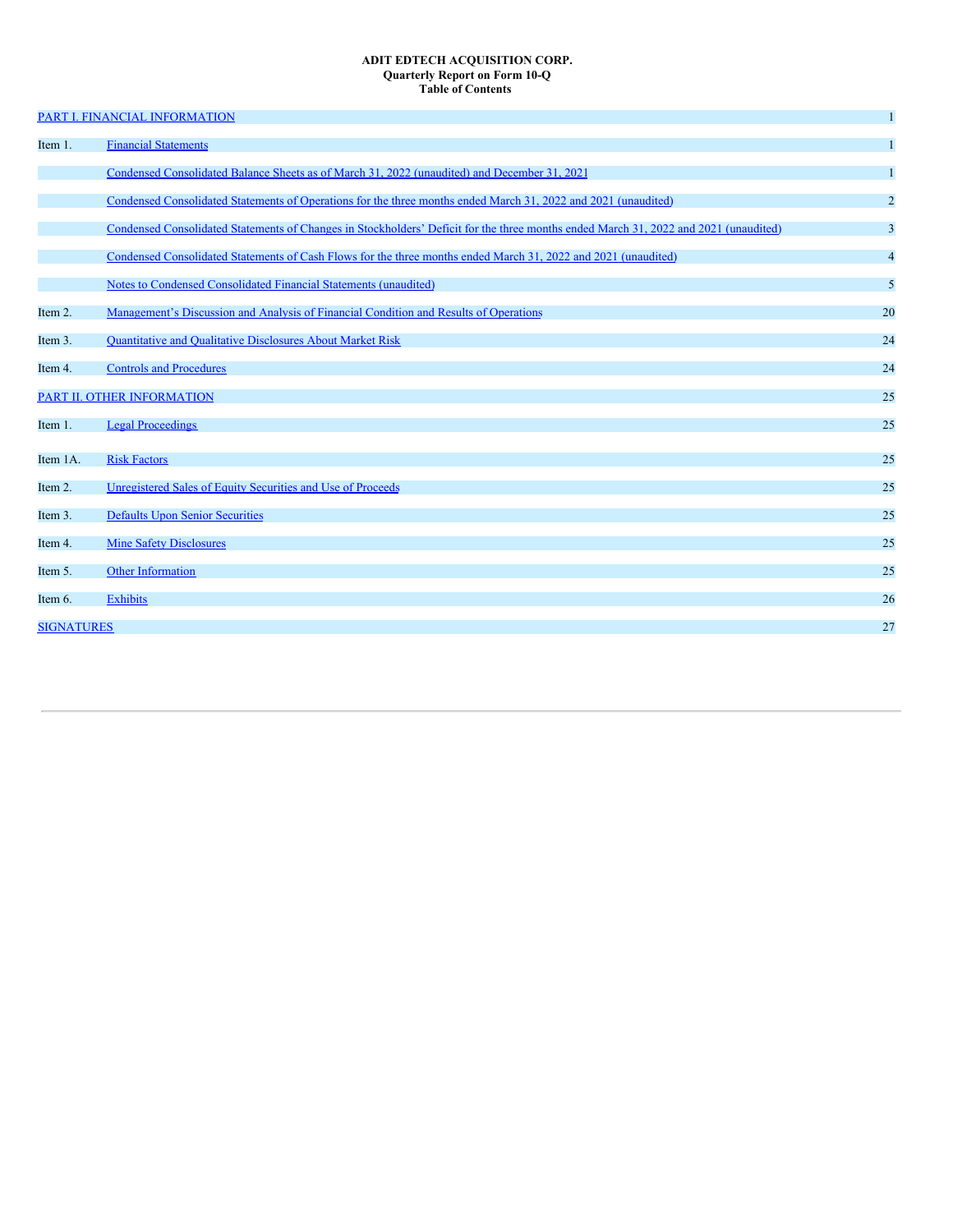### **ADIT EDTECH ACQUISITION CORP. CONDENSED CONSOLIDATED BALANCE SHEETS**

<span id="page-2-2"></span><span id="page-2-1"></span><span id="page-2-0"></span>

|                                                                                                                                                                                |              | March 31, 2022 |               |                |
|--------------------------------------------------------------------------------------------------------------------------------------------------------------------------------|--------------|----------------|---------------|----------------|
|                                                                                                                                                                                |              | (Unaudited)    |               |                |
| <b>Assets</b>                                                                                                                                                                  |              |                |               |                |
| Current Assets:                                                                                                                                                                |              |                |               |                |
| Cash                                                                                                                                                                           | $\mathbf S$  | 247,691        | $\mathcal{S}$ | 462,274        |
| Prepaid expenses                                                                                                                                                               |              | 212,158        |               | 265,282        |
| <b>Total current assets</b>                                                                                                                                                    |              | 459,849        |               | 727,556        |
| Prepaid expenses, non-current                                                                                                                                                  |              |                |               | 14,384         |
| Cash and securities held in Trust Account                                                                                                                                      |              | 276,026,894    |               | 276,115,444    |
| <b>Total Assets</b>                                                                                                                                                            | S            | 276,486,743    | \$            | 276,857,384    |
| <b>Liabilities, Common Stock Subject to Possible Redemption and</b><br><b>Stockholders' Deficit</b>                                                                            |              |                |               |                |
| <b>Current Liabilities:</b>                                                                                                                                                    |              |                |               |                |
| Accrued offering costs and expenses                                                                                                                                            | $\mathbb{S}$ | 3,282,797      | $\mathbb{S}$  | 3,153,755      |
| Due to related party                                                                                                                                                           |              | 48,986         |               | 18,986         |
| Working capital loan - related party                                                                                                                                           |              | 150,000        |               | 150,000        |
| <b>Total current liabilities</b>                                                                                                                                               |              | 3,481,783      |               | 3,322,741      |
| Warrant liability                                                                                                                                                              |              | 3,297,022      |               | 5,044,441      |
| Deferred underwriting discount                                                                                                                                                 |              | 9,660,000      |               | 9,660,000      |
| <b>Total liabilities</b>                                                                                                                                                       |              | 16.438.805     |               | 18,027,182     |
| <b>Commitments</b>                                                                                                                                                             |              |                |               |                |
| Common stock subject to possible redemption, 27,600,000 shares<br>at redemption value                                                                                          |              | 276,000,000    |               | 276,000,000    |
| Stockholders' Deficit:                                                                                                                                                         |              |                |               |                |
| Preferred stock, \$0.0001 par value; 1,000,000 shares authorized;<br>none issued and outstanding                                                                               |              |                |               |                |
| Common stock, \$0.0001 par value; 100,000,000 shares authorized;<br>6,900,000 shares issued and outstanding (excluding 27,600,000<br>shares at redemption value), respectively |              | 690            |               | 690            |
| Additional paid-in capital                                                                                                                                                     |              |                |               |                |
| Accumulated deficit                                                                                                                                                            |              | (15,952,752)   |               | (17, 170, 488) |
| <b>Total Stockholders' Deficit</b>                                                                                                                                             |              | (15.952.062)   |               | (17, 169, 798) |
| <b>Total Liabilities, Common Stock Subject to Possible Redemption</b><br>and Stockholders' Deficit                                                                             | \$           | 276,486,743    | \$            | 276,857,384    |

The accompanying notes are an integral part of these unaudited condensedconsolidated financial statements.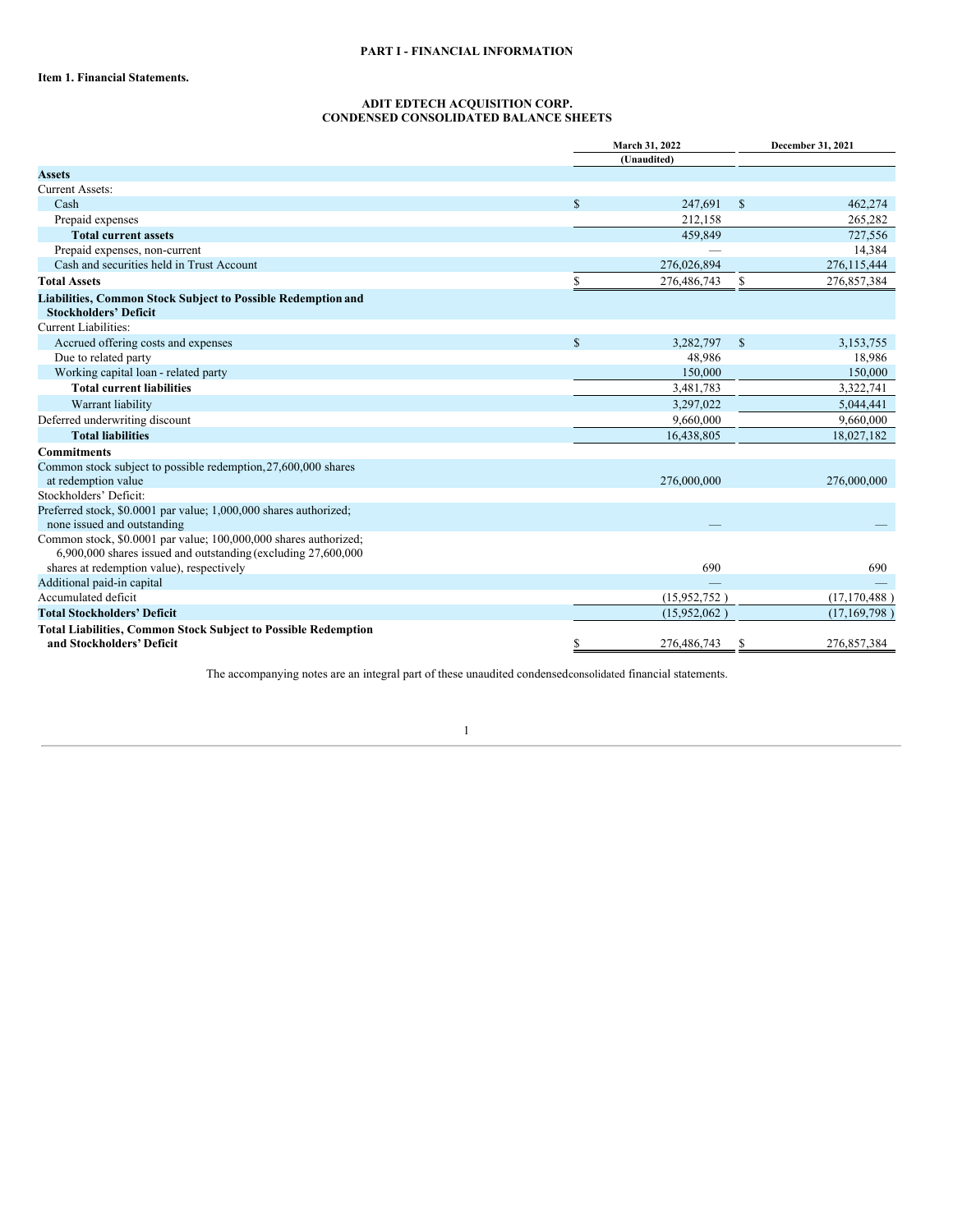#### **ADIT EDTECH ACQUISITION CORP. CONDENSED CONSOLIDATED STATEMENTS OF OPERATIONS (UNAUDITED)**

<span id="page-3-0"></span>

|                                                                                   | For the Three<br><b>Months Ended</b><br>March 31, 2022 | For the Three<br><b>Months Ended</b><br>March 31, 2021 |            |  |
|-----------------------------------------------------------------------------------|--------------------------------------------------------|--------------------------------------------------------|------------|--|
| Formation and operating costs                                                     | 602,133                                                |                                                        | 90,213     |  |
| <b>Loss from operations</b>                                                       | (602, 133)                                             |                                                        | (90, 213)  |  |
| Other income:                                                                     |                                                        |                                                        |            |  |
| Change in fair value of warrants                                                  | 1,747,419                                              |                                                        |            |  |
| Trust interest income                                                             | 72,450                                                 |                                                        | 40,259     |  |
| Total other income                                                                | 1,819,869                                              |                                                        | 40,259     |  |
| Net income (loss)                                                                 | 1,217,736                                              |                                                        | (49, 954)  |  |
| Basic and diluted weighted average shares outstanding, redeemable<br>common stock | 27,600,000                                             |                                                        | 23,106,667 |  |
| Basic and diluted net income (loss) per share                                     | 0.04                                                   |                                                        | (0.00)     |  |
| Basic and diluted weighted average shares outstanding, common<br>stock            | 6,900,000                                              |                                                        | 6,900,000  |  |
| Basic and diluted net income (loss) per share                                     | \$<br>0.04                                             |                                                        | (0.00)     |  |

The accompanying notes are an integral part of these unaudited condensed consolidated financial statements.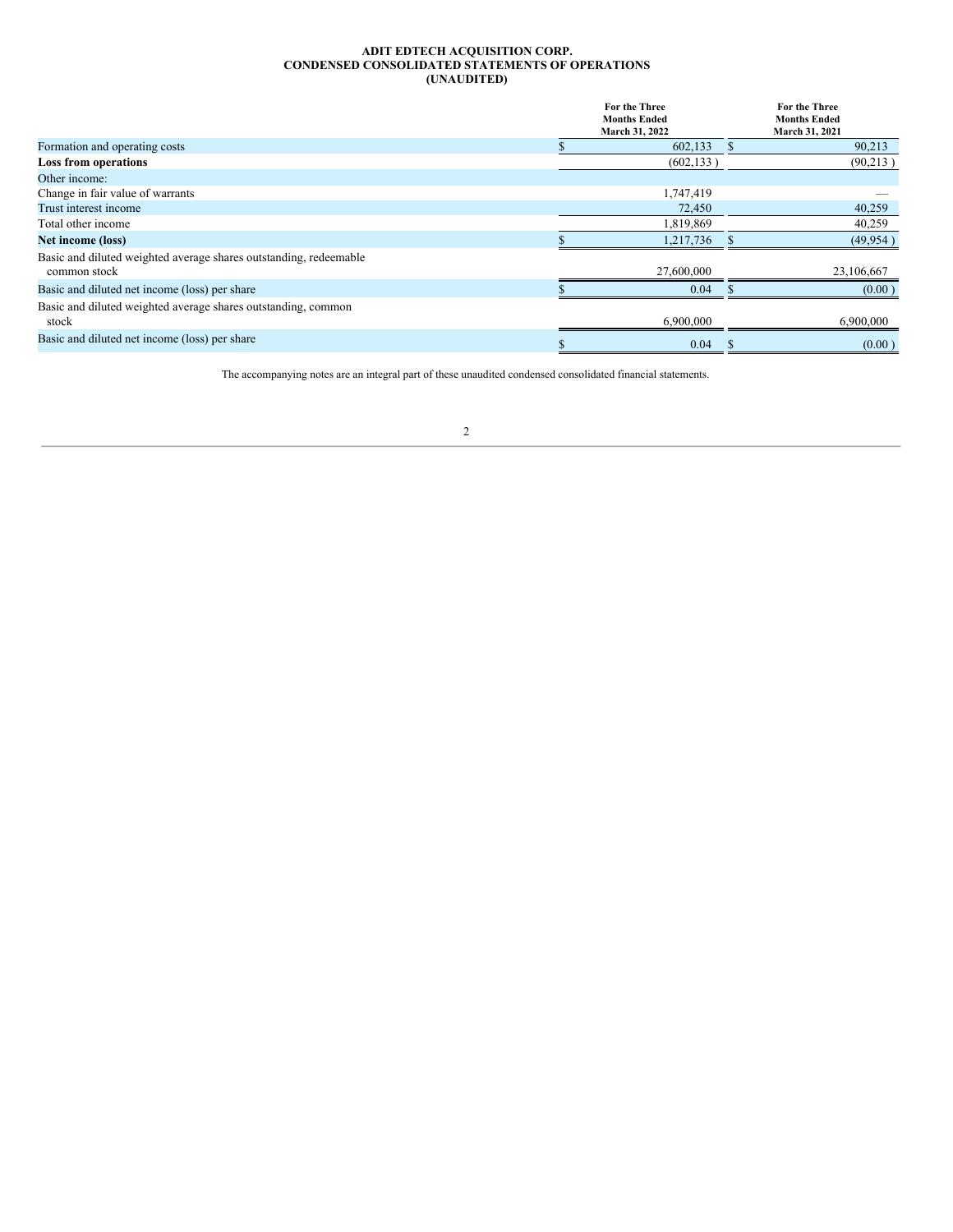#### **ADIT EDTECH ACQUISITION CORP. CONDENSED CONSOLIDATED STATEMENTS OF CHANGES IN STOCKHOLDERS' DEFICIT (UNAUDITED)**

# **THREE MONTHS ENDED MARCH 31, 2022**

<span id="page-4-0"></span>

|                                      |               |  |        |                   |         |  |              | Total          |
|--------------------------------------|---------------|--|--------|-------------------|---------|--|--------------|----------------|
|                                      | Common Stock  |  |        | <b>Additional</b> |         |  | Accumulated  | Stockholders'  |
|                                      | Paid-in       |  |        |                   |         |  |              |                |
|                                      | <b>Shares</b> |  | Amount |                   | Capital |  | Deficit      | Deficit        |
| <b>Balance as of January 1, 2022</b> | 6,900,000     |  | 690    |                   |         |  | (17.170.488) | (17, 169, 798) |
| Net income                           |               |  |        |                   | -       |  | 1.217.736    | 1.217.736      |
| <b>Balance as of March 31, 2022</b>  | 6,900,000     |  | 690    |                   | -       |  | (15,952,752) | (15.952.062)   |

## **THREE MONTHS ENDED MARCH 31, 2021**

|                                                  |                     |        |         |                          |             | Total                   |  |  |  |  |  |  |  |  |  |  |  |  |  |  |  |  |  |  |  |  |  |  |  |  |
|--------------------------------------------------|---------------------|--------|---------|--------------------------|-------------|-------------------------|--|--|--|--|--|--|--|--|--|--|--|--|--|--|--|--|--|--|--|--|--|--|--|--|
|                                                  | <b>Common Stock</b> |        |         | <b>Additional</b>        | Accumulated | Stockholders'           |  |  |  |  |  |  |  |  |  |  |  |  |  |  |  |  |  |  |  |  |  |  |  |  |
|                                                  |                     |        | Paid-in |                          |             |                         |  |  |  |  |  |  |  |  |  |  |  |  |  |  |  |  |  |  |  |  |  |  |  |  |
|                                                  | <b>Shares</b>       | Amount |         | Capital                  | Deficit     | <b>Equity (Deficit)</b> |  |  |  |  |  |  |  |  |  |  |  |  |  |  |  |  |  |  |  |  |  |  |  |  |
| <b>Balance as of January 1, 2021</b>             | 6.900.000           | 690    |         | 24.310                   | (526)       | 24,474                  |  |  |  |  |  |  |  |  |  |  |  |  |  |  |  |  |  |  |  |  |  |  |  |  |
| Proceeds allocated to Private Placement Warrants |                     |        |         | 7.270.000                |             | 7.270.000               |  |  |  |  |  |  |  |  |  |  |  |  |  |  |  |  |  |  |  |  |  |  |  |  |
| Subsequent remeasurement under ASC 480-10-S99    |                     |        |         | (7,294,310)              | (8,521,776) | (15,816,086)            |  |  |  |  |  |  |  |  |  |  |  |  |  |  |  |  |  |  |  |  |  |  |  |  |
| Net loss                                         |                     |        |         |                          | (49, 954)   | (49, 954)               |  |  |  |  |  |  |  |  |  |  |  |  |  |  |  |  |  |  |  |  |  |  |  |  |
| Balance as of March 31, 2021                     | 6.900.000           | 690    |         | $\overline{\phantom{0}}$ | (8,572,256) | (8,571,566)             |  |  |  |  |  |  |  |  |  |  |  |  |  |  |  |  |  |  |  |  |  |  |  |  |

The accompanying notes are an integral part of these unaudited condensed consolidated financial statements.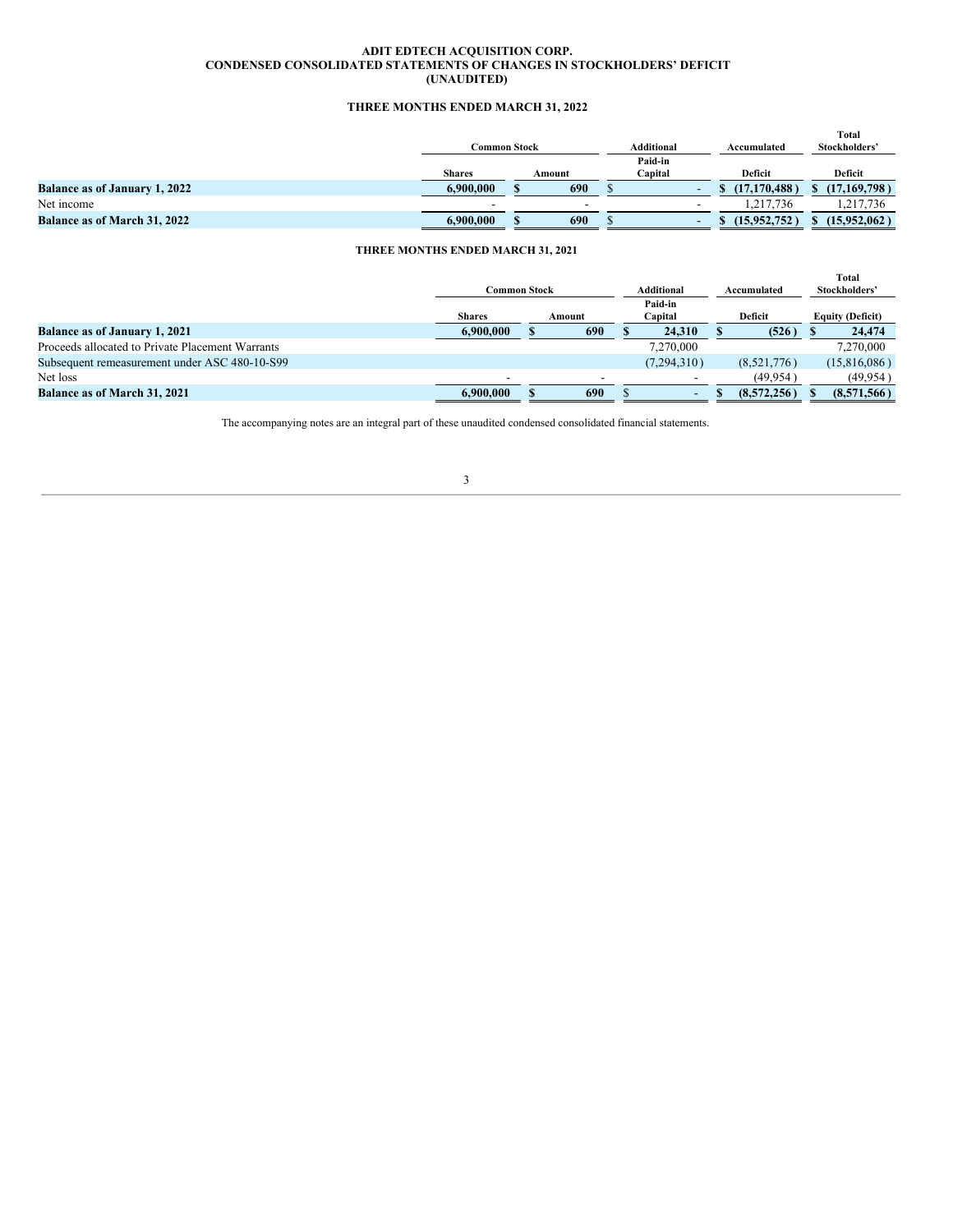#### **ADIT EDTECH ACQUISITION CORP. CONDENSED CONSOLIDATED STATEMENTS OF CASH FLOWS (UNAUDITED)**

<span id="page-5-0"></span>

|                                                                                      |               | For the Three<br><b>Months Ended</b><br>March 31, 2022 |              | <b>For the Three Months Ended</b><br>March 31, 2021 |
|--------------------------------------------------------------------------------------|---------------|--------------------------------------------------------|--------------|-----------------------------------------------------|
| Cash flows from operating activities:                                                |               |                                                        |              |                                                     |
| Net income (loss)                                                                    | \$            | 1,217,736                                              | \$           | (49, 954)                                           |
| Adjustments to reconcile net income (loss) to net cash used in operating activities: |               |                                                        |              |                                                     |
| Change in fair value of warrants                                                     |               | (1,747,419)                                            |              |                                                     |
| Interest earned on cash and marketable securities held in Trust Account              |               | (72, 450)                                              |              | (40, 259)                                           |
| Changes in operating assets and liabilities:                                         |               |                                                        |              |                                                     |
| Prepaid expenses                                                                     |               | 67,508                                                 |              | (498, 904)                                          |
| Deferred legal fees                                                                  |               | 2,849,885                                              |              |                                                     |
| Accrued offering costs and expenses                                                  |               | (2,720,843)                                            |              | 168,983                                             |
| Due to related party                                                                 |               | 30,000                                                 |              | 213                                                 |
| Net cash used in operating activities                                                |               | (375, 583)                                             |              | (419, 921)                                          |
| Cash flows from investing activities:                                                |               |                                                        |              |                                                     |
| Investment held in Trust Account                                                     |               |                                                        |              | (276,000,000)                                       |
| Cash withdrawn from Trust Account to pay franchise tax and income taxes              |               | 161.000                                                |              |                                                     |
| Net cash provided by (used in) investing activities                                  |               | 161,000                                                |              | (276,000,000)                                       |
| Cash flows from financing activities:                                                |               |                                                        |              |                                                     |
| Proceeds from Initial Public Offering, net of underwriters' fees                     |               |                                                        |              | 270,480,000                                         |
| Proceeds from private placement                                                      |               |                                                        |              | 7,270,000                                           |
| Payments of offering costs                                                           |               |                                                        |              | (636,086)                                           |
| Net cash provided by financing activities                                            |               |                                                        |              | 277,113,914                                         |
| Net change in cash                                                                   |               | (214, 583)                                             |              | 693,993                                             |
| Cash, beginning of the period                                                        |               | 462.274                                                |              | 35.614                                              |
| Cash, end of the period                                                              | $\mathcal{S}$ | 247,691                                                | $\mathbb{S}$ | 729,607                                             |
| Supplemental disclosure of noncash investing and financing activities:               |               |                                                        |              |                                                     |
| Deferred underwriting commissions charged to additional paid-in capital              |               |                                                        | S            | 9,660,000                                           |
| Initial value of common stock subject to possible redemption                         | S             |                                                        | S            | 276,000,000                                         |
| Deferred offering costs paid by Sponsor loan                                         | S             |                                                        | \$.          | 18,773                                              |

The accompanying notes are an integral part of these unaudited condensedconsolidated financial statements.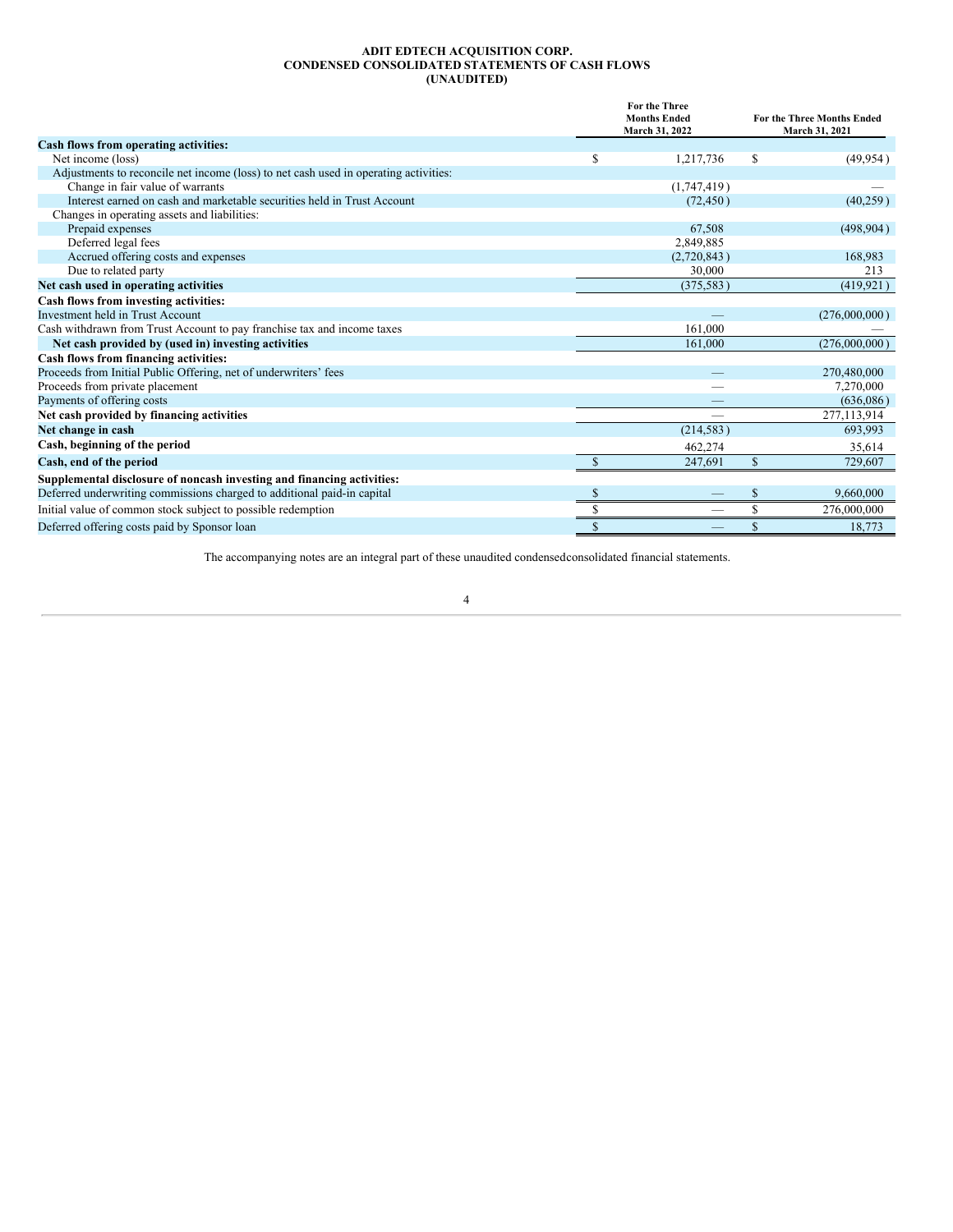### **ADIT EDTECH ACQUISITION CORP. NOTES TO CONDENSED CONSOLIDATED FINANCIAL STATEMENTS (UNAUDITED)**

#### <span id="page-6-0"></span>**Note 1 — Organization and Business Operations**

## **Organization and General**

Adit EdTech Acquisition Corp. (the "Company") was incorporated in Delaware on October 15, 2020. The Company is a blank check company formed for the purpose of effecting a merger, capital stock exchange, asset acquisition, stock purchase, reorganization or similar business combination with one or more businesses or entities (the "Business Combination"). Although the Company is not limited to a particular industry or geographic region for purposes of consummating a Business Combination, the Company intends to focus its search for a business that would benefit from its founders' and management team's experience and ability to identify, acquire and manage a business in the education, training and education technology industries.

The Company has one wholly owned subsidiary, ADEX Merger Sub, LLC, a Delaware limited liability company incorporated on November 24, 2021. There has been no activity since inception.

The Company is an early stage and emerging growth company and, as such, the Company is subject to all of the risks associated with early stage and emerging growth companies.

The Company has selected December 31 as its fiscal year end.

As of March 31, 2022, the Company had not commenced any operations. All activity for the period from October 15, 2020 (inception) throughMarch 31, 2022 relates to the Company's formation and the initial public offering ("IPO"), which is described below, and since the closing of the IPO, the search for a prospective initial Business Combination (see Note 7). The Company will not generate any operating revenues until after the completion of a Business Combination, at the earliest. The Company will generate non-operating income in the form of interest income from the proceeds derived from the IPO and change in the fair value of its Private Placement Warrants derivative liability.

The Company's sponsor is Adit EdTech Sponsor, LLC, a Delaware limited liability company (the "Sponsor").

### **Financing**

The registration statements for the Company's IPO were declared effective on January 11, 2021. On January 14, 2021, the Company consummated the IPO of24,000,000 units (the "Units" and, with respect to the shares of common stock included in the Units being offered, the "Public Shares"), at \$10.00 per Unit, generating gross proceeds of \$240,000,000.

Simultaneously with the closing of the IPO, the Company consummated the sale of6,550,000 Private Placement Warrants (the "Private Placement Warrants") at a price of \$1.00 per Private Placement Warrant in a private placement to the Sponsor, generating total gross proceeds of \$6,550,000.

The Company granted the underwriters in the IPO a 45-day option to purchase up to3,600,000 additional Units to cover over-allotments, if any. On January 19, 2021, the underwriters exercised the over-allotment option in full to purchase 3,600,000 Units (the "Over-allotment Units"), generating aggregate gross proceeds of \$36,000,000, and incurred \$720,000 in deferred underwriting fees. Simultaneously with the closing of the sale of the Over-allotment Units, the Company consummated the sale of an additional 720,000 Private Placement Warrants at a price of \$1.00 per Private Placement Warrant in a private placement to the Sponsor, generating gross proceeds of \$720,000.

Transaction costs amounted to \$13,836,086 consisting of \$4,800,000 of underwriting discount, \$8,400,000 of deferred underwriting discount, and \$636,086 of other offering costs.

#### **Trust Account**

Following the closing of the IPO on January 14, 2021 and the underwriters' full exercise of their over-allotment option on Januar 19, 2021, \$276,000,000 (\$10.00 per Unit) from the net proceeds of the sale of the Units in the IPO, the sale of Over-allotment Units and the sale of the Private Placement Warrants were placed in a Trust Account, which are held as cash or invested only in

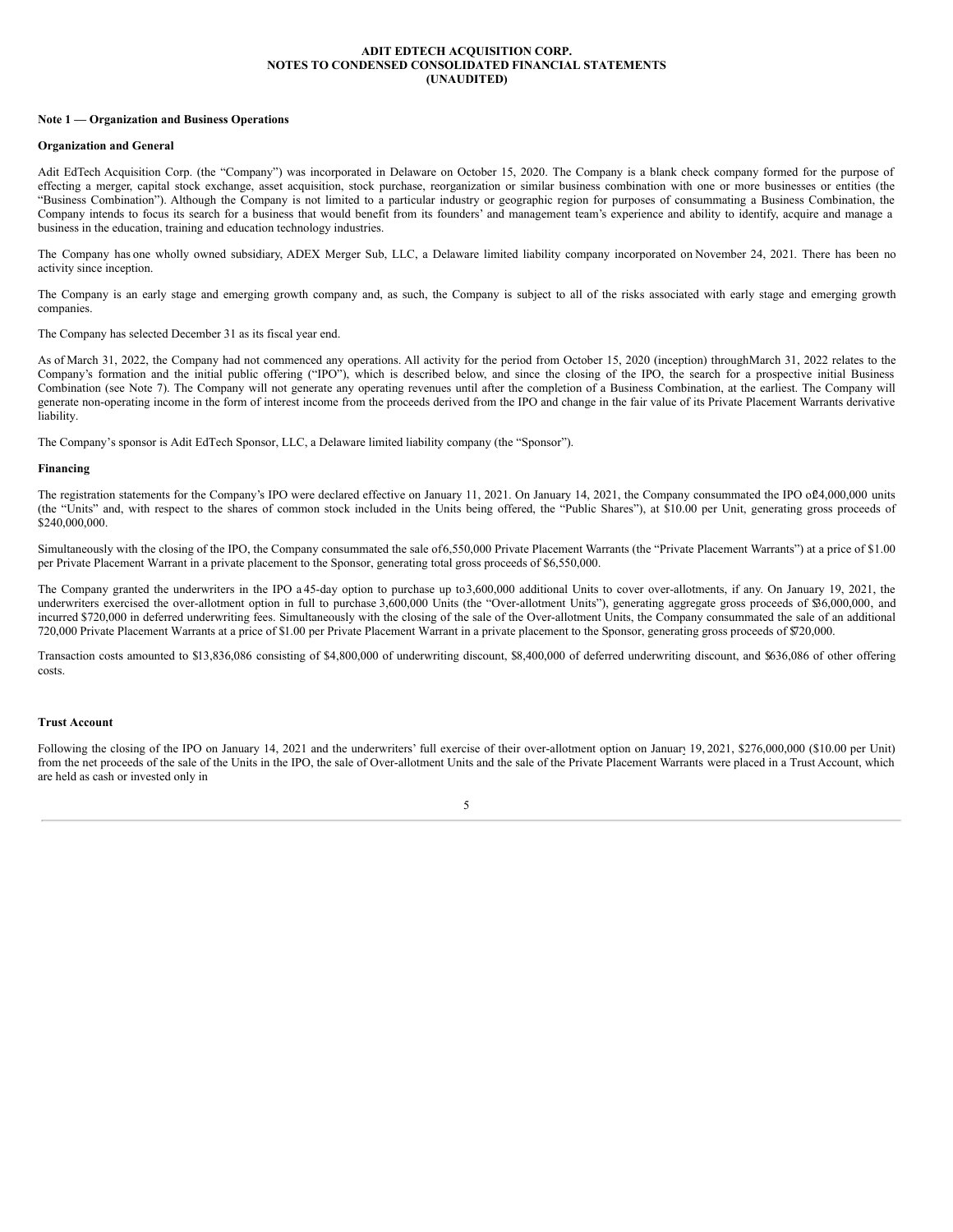U.S. government securities, within the meaning set forth in Section 2(a)(16) of the Investment Company Act, with a maturity of 180 days or less or in any open-ended investment company that holds itself out as a money market fund selected by the Company meeting the conditions of Rule 2a-7 of the Investment Company Act, as determined by the Company, until the earlier of: (i) the completion of a Business Combination and (ii) the distribution of the funds in the Trust Account.

### **Initial Business Combination**

The Company will provide its holders of the outstanding Public Shares (the "public stockholders") with the opportunity to redeem all or a portion of their Public Shares upon the completion of a Business Combination either (i) in connection with a stockholder meeting called to approve the Business Combination or (ii) by means of a tender offer. The decision as to whether the Company will seek stockholder approval of a Business Combination or conduct a tender offer will be made by the Company, solely in its discretion. The public stockholders will be entitled to redeem their Public Shares for a pro rata portion of the amount then in the Trust Account (initially anticipated to be \$10.00 per Public Share, plus any pro rata interest earned on the funds held in the Trust Account and not previously released to the Company to pay its tax obligations). There will be no redemption rights upon the completion of a Business Combination with respect to the Company's warrants. The Public Shares subject to redemption are recorded at redemption value and classified as temporary equity upon the completion of the IPO in accordance with the Financial Accounting Standards Board ("FASB") Accounting Standards Codification ("ASC") Topic 480, "Distinguishing Liabilities from Equity."

The Company will proceed with a Business Combination if the Company has net tangible assets of at least \$,000,001 immediately prior to or upon such consummation of a Business Combination and, if the Company seeks stockholder approval, a majority of the then outstanding shares of common stock present and entitled to vote at the meeting to approve the Business Combination are voted in favor of the Business Combination. If a stockholder vote is not required by law and the Company does not decide to hold a stockholder vote for business or other legal reasons, the Company will, pursuant to its Amended and Restated Certificate of Incorporation (the "Amended and Restated Certificate of Incorporation"), conduct the redemptions pursuant to the tender offer rules of the U.S. Securities and Exchange Commission ("SEC") and file tender offer documents with the SEC containing substantially the same information as would be included in a proxy statement prior to completing a Business Combination. If, however, stockholder approval of the transaction is required by law, or the Company decides to obtain stockholder approval for business or legal reasons, the Company will offer to redeem shares in conjunction with a proxy solicitation pursuant to the proxy rules and not pursuant to the tender offer rules. If the Company seeks stockholder approval in connection with a Business Combination, the Sponsor has agreed to vote its Founder Shares (as defined in Note 5) and any Public Shares it purchased during or after the IPO in favor of approving a Business Combination. Additionally, each public stockholder may elect to redeem their Public Shares irrespective of whether they vote for or against the proposed transaction or do not vote at all.

Notwithstanding the above, if the Company seeks stockholder approval of a Business Combination and it does not conduct redemptions pursuant to the tender offer rules, the Amended and Restated Certificate of Incorporation provides that a public stockholder, together with any affiliate of such stockholder or any other person with whom such stockholder is acting in concert or as a "group" (as defined under Section 13 of the Securities Exchange Act of 1934, as amended (the "Exchange Act")), will be restricted from redeeming its shares with respect to more than an aggregate of 15% or more of the Public Shares, without the prior consent of the Company.

The Sponsor and the Company's officers, directors and industry advisors have agreed (a) to waive redemption rights with respect to the Founder Shares and Public Shares held by them in connection with the completion of a Business Combination and (b) not to propose an amendment to the Amended and Restated Certificate of Incorporation (i) to modify the substance or timing of the Company's obligation to allow redemption in connection with the Company's initial Business Combination and certain amendments to the Amended and Restated Certificate of Incorporation or to redeem 100% of its Public Shares if the Company does not complete a Business Combination or (ii) with respect to any other provision relating to stockholders' rights or pre-initial Business Combination activity, unless the Company provides the public stockholders with the opportunity to redeem their Public Shares in conjunction with any such amendment.

The Company will have until January 14, 2023 to complete a Business Combination (the "Combination Period"). If the Company is unable to complete a Business Combination within the Combination Period and stockholders do not approve an amendment to the Amended and Restated Certificate of Incorporation to extend this date, the Company will (i) cease all operations except for the purpose of winding up, (ii) as promptly as reasonably possible but not more than ten business days thereafter, redeem the Public Shares, at a per-share price, payable in cash, equal to the aggregate amount then on deposit in the Trust Account including interest (which interest shall be net of taxes payable, and less up to \$100,000 of interest to pay dissolution expenses), divided by the number of then outstanding Public Shares, which redemption will completely extinguish public stockholders' rights as stockholders (including the right to receive further liquidating distributions, if any), subject to applicable law, and (iii) as promptly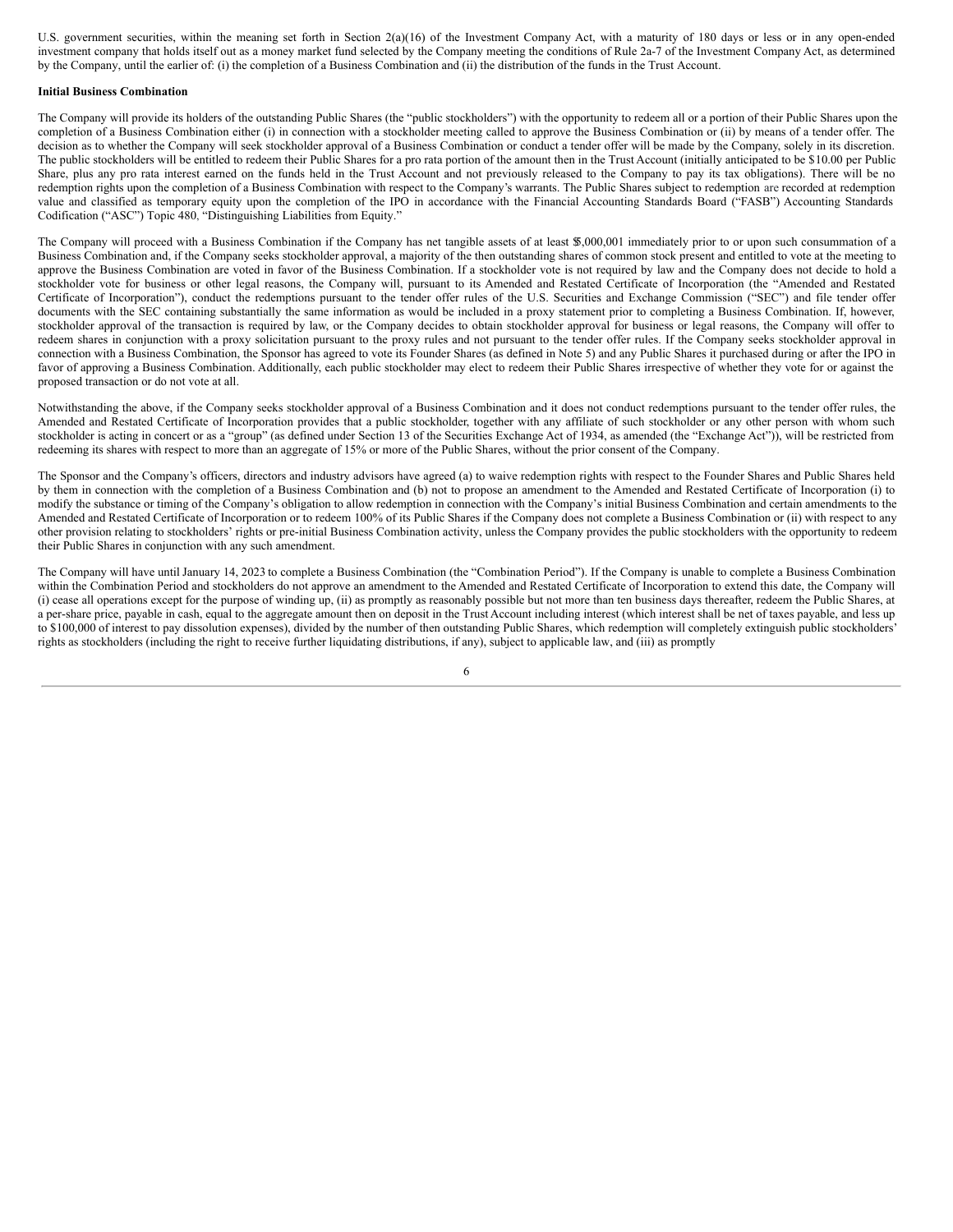as reasonably possible following such redemption, subject to the approval of the Company's remaining stockholders and the Company's board of directors, dissolve and liquidate, subject in the case of clauses (ii) and (iii) to the Company's obligations under Delaware law to provide for claims of creditors and the requirements of other applicable law. There will be no redemption rights or liquidating distributions with respect to the Company's warrants, which will expire worthless if the Company fails to complete a Business Combination within the Combination Period.

The holders of the Founder Shares have agreed to waive liquidation rights with respect to such shares if the Company fails to complete a Business Combination within the Combination Period. However, if the Sponsor acquires Public Shares in or after the IPO, such Public Shares will be entitled to liquidating distributions from the Trust Account if the Company fails to complete a Business Combination within the Combination Period. The underwriters have agreed to waive their rights to their deferred underwriting commission (see Note 7) held in the Trust Account in the event the Company does not complete a Business Combination within the Combination Period and, in such event, such amounts will be included with the other funds held in the Trust Account that will be available to fund the redemption of the Public Shares. In the event of such distribution, it is possible that the per share value of the assets remaining available for distribution will be less than the IPO price per Unit (\$10.00).

In order to protect the amounts held in the Trust Account, the Sponsor has agreed to be liable to the Company if and to the extent any claims by a vendor for services rendered or products sold to the Company, or a prospective target business with which the Company has discussed entering into a transaction agreement, reduce the amount of funds in the Trust Account to below (i) \$10.00 per Public Share or (ii) such lesser amount per Public Share held in the Trust Account as of the date of the liquidation of the Trust Account due to reductions in the value of trust assets, in each case net of the interest which may be withdrawn to pay the Company's tax obligation and up to \$100,000 for liquidation expenses, except as to any claims by a third party who executed a waiver of any and all rights to seek access to the Trust Account (even if such waiver is deemed to be unenforceable) and except as to any claims under the Company's indemnity of the underwriters of IPO against certain liabilities, including liabilities under the Securities Act of 1933, as amended (the "Securities Act"). Moreover, in the event that an executed waiver is deemed to be unenforceable against a third party, the Sponsor will not be responsible to the extent of any liability for such third-party claims. The Company will seek to reduce the possibility that the Sponsor will have to indemnify the Trust Account due to claims of creditors by endeavoring to have all vendors, service providers, prospective target businesses or other entities with which the Company does business, execute agreements with the Company waiving any right, title, interest or claim of any kind in or to monies held in the Trust Account.

#### **Liquidity and Capital Resources**

As of March 31, 2022, the Company had approximately \$0.2 million in its operating bank account, and a working capital deficit of \$3.0 million, excluding approximately \$26,000 in franchise tax payable that can be paid through the interest income earned on Trust Account.

Prior to the completion of the IPO, the Company's liquidity needs had been satisfied through a payment from the Sponsor of \$25,000 (see Note 5) for the Founder Shares to cover certain offering costs, and the loan under an unsecured promissory note from the Sponsor of \$150,000 (see Note 5). Subsequent to the consummation of the IPO and sale of Private Placement Warrants, the Company's liquidity needs have been satisfied through the proceeds from the consummation of the sale of Private Placement Warrants not held in the Trust Account.

In addition, in order to finance transaction costs in connection with a Business Combination, the Company's Sponsor or an affiliate of the Sponsor or the Company's officers and directors or their affiliates may, but are not obligated to, provide the Company Working Capital Loans (as defined below) (see Note 5).

### **Going Concern Consideration**

The Company anticipates that the approximately \$0.2 million in its operating bank account as of March 31, 2022 will not be sufficient to allow the Company to operate for at least the next 12 months, assuming that a business combination is not consummated during that time. The Company has incurred and expects to continue to incur significant costs in pursuit of its financing and acquisition plans. These conditions raise substantial doubt about the Company's ability to continue as a going concern one year from the issuance date of the condensed financial statements. Management plans to address this uncertainty through loans from its Sponsor, officers, directors, or third parties. None of the Sponsor, officers or directors are under any obligation to advance funds to, or to invest in, the Company. There is no assurance that the Company's plans to raise capital or to consummate a business combination will be successful. The condensed financial statements do not include any adjustments that might result from the outcome of this uncertainty.

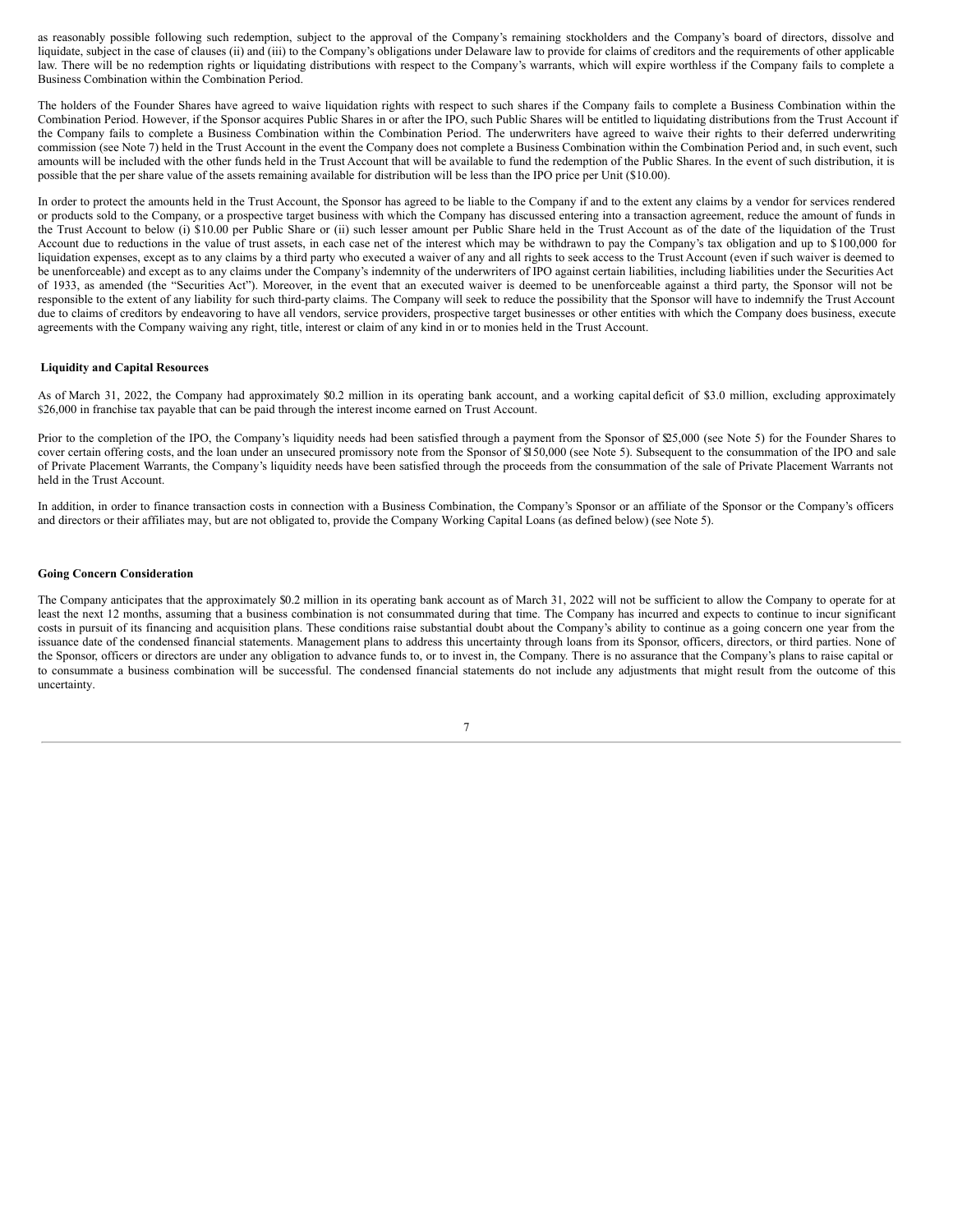### **Note 2 — Summary of Significant Accounting Policies**

### **Basis of Presentation**

The accompanying unaudited condensed consolidated financial statements are presented in U.S. dollars in conformity with accounting principles generally accepted in the United States of America ("GAAP") for financial information and pursuant to the rules and regulations of the SEC. Accordingly, they do not include all of the information and footnotes required by GAAP. In the opinion of management, the unaudited condensed consolidated financial statements reflect all adjustments, which include only normal recurring adjustments necessary for the fair presentation of the balances and results for the periods presented. Operating results for the three months ended March 31, 2022 are not necessarily indicative of the results that may be expected through December 31, 2022.

The accompanying unaudited condensed consolidated financial statements should be read in conjunction with the audited financial statements and notes thereto included in the Form 10-K filed by the Company with the SEC on March 18, 2022. The interim results for the three months ended March 31, 2022 are not necessarily indicative of the results to be expected for the year ending December 31, 2022 or for any future periods.

#### **Principles of Consolidation**

The accompanying consolidated financial statements include the accounts of the Company and its wholly-owned subsidiary, ADEX Merger Sub, LLC. There has been no intercompany activity since inception.

### **Emerging Growth Company**

The Company is an "emerging growth company," as defined in Section 2(a) of the Securities Act, as modified by the Jumpstart Our Business Startups Act of 2012 (the "JOBS Act"), and it may take advantage of certain exemptions from various reporting requirements that are applicable to other public companies that are not emerging growth companies including, but not limited to, not being required to comply with the independent registered public accounting firm attestation requirements of Section 404 of the Sarbanes-Oxley Act, reduced disclosure obligations regarding executive compensation in its periodic reports and proxy statements, and exemptions from the requirements of holding a nonbinding advisory vote on executive compensation and stockholder approval of any golden parachute payments not previously approved.

Further, Section 102(b)(1) of the JOBS Act exempts emerging growth companies from being required to comply with new or revised financial accounting standards until private companies (that is, those that have not had a Securities Act registration statement declared effective or do not have a class of securities registered under the Exchange Act) are required to comply with the new or revised financial accounting standards. The JOBS Act provides that a company can elect to opt out of the extended transition period and comply with the requirements that apply to non-emerging growth companies but any such election to opt out is irrevocable. The Company has elected not to opt out of such extended transition period which means that when a standard is issued or revised and it has different application dates for public or private companies, the Company, as an emerging growth company, can adopt the new or revised standard at the time private companies adopt the new or revised standard. This may make comparison of the Company's financial statements with another public company which is neither an emerging growth company nor an emerging growth company which has opted out of using the extended transition period difficult or impossible because of the potential differences in accounting standards used.

#### **Use of Estimates**

The preparation of unaudited condensed consolidated financial statements in conformity with GAAP requires the Company's management to make estimates and assumptions that affect the reported amounts of assets and liabilities and disclosure of contingent assets and liabilities at the date of the unaudited condensed consolidated financial statements and the reported amounts of revenues and expenses during the reporting periods.

Making estimates requires management to exercise significant judgment. It is at least reasonably possible that the estimate of the effect of a condition, situation or set of circumstances that existed at the date of the unaudited condensed consolidated financial statements, which management considered in formulating its estimate, could change in the near term due to one or more future confirming events. Accordingly, the actual results could differ significantly from those estimates.

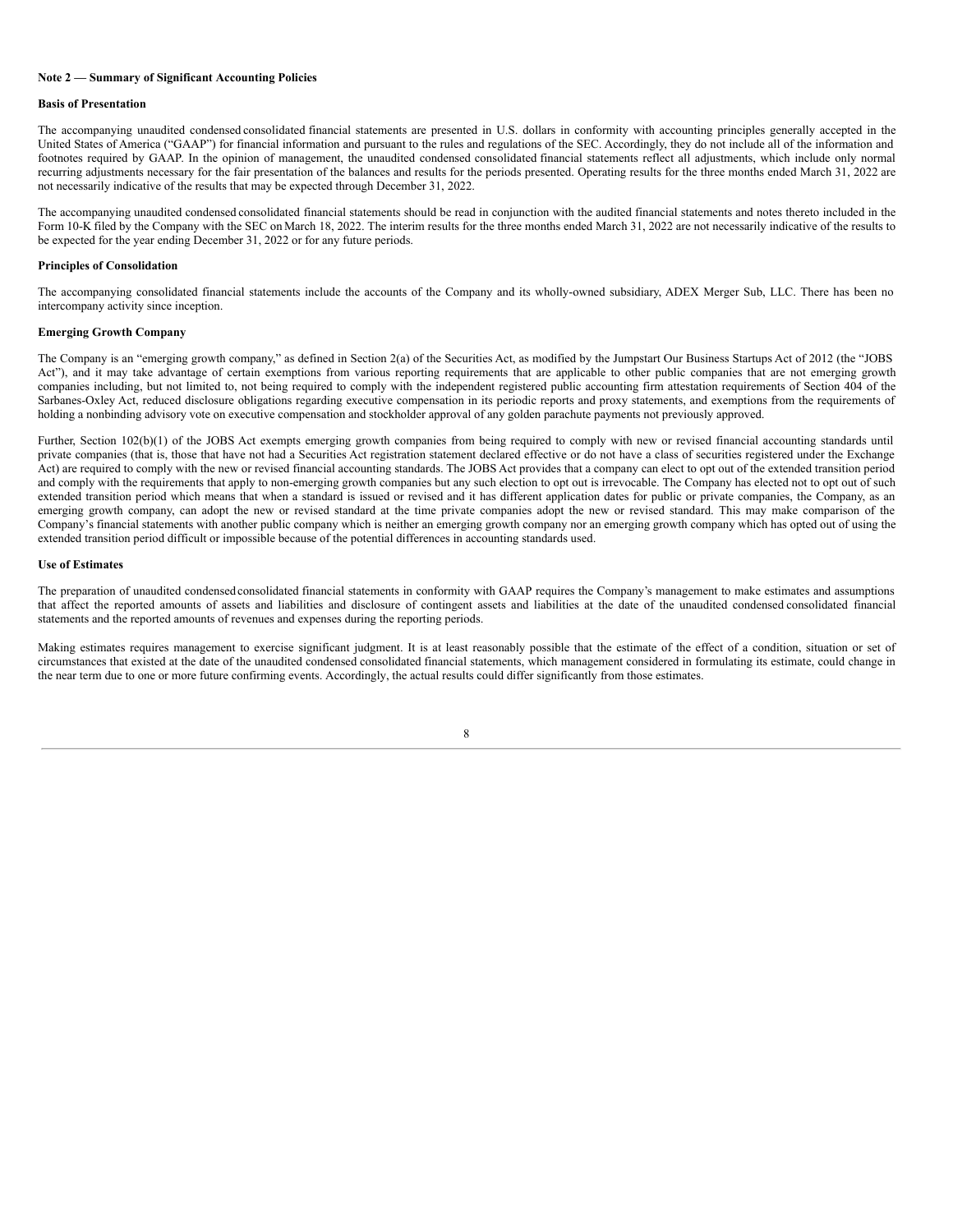#### **Cash and Cash Equivalents**

The Company considers all short-term investments with an original maturity ofthree months or less when purchased to be cash equivalents. The Company did not have any cash equivalents as of March 31, 2022 and December 31, 2021.

#### **Cash and Securities Held in Trust Account**

Cash and securities held in Trust Account consist of United Statestreasury securities. The Company classifies its United States Treasury securities as held-to-maturity in accordance with ASC Topic 320 , "Investments—Debt and Equity Securities." Held-to-maturity securities are those securities which the Company has the ability and intent to hold until maturity. Held-to-maturity treasury securities are recorded at amortized cost and adjusted for the amortization or accretion of premiums or discounts.

A decline in the market value of held-to-maturity securities below cost that is deemed to be other than temporary results in an impairment that reduces the carrying costs to such securities' fair value. The impairment is charged to earnings and a new cost basis for the security is established. To determine whether an impairment is other than temporary, the Company considers whether it has the ability and intent to hold the investment until a market price recovery and considers whether evidence indicating the cost of the investment is recoverable outweighs evidence to the contrary. Evidence considered in this assessment includes the reasons for the impairment, the severity and the duration of the impairment, changes in value subsequent to year-end, forecasted performance of the investee, and the general market condition in the geographic area or industry the investee operates in.

Premiums and discounts are amortized or accreted over the life of the related held-to-maturity security as an adjustment to yield using the effective-interest method. Such amortization and accretion is included in the "Trust interest income" line item in the statements of operations. Trust interest income is recognized when earned.

#### **Fair Value Measurements**

Fair value is defined as the price that would be received for sale of an asset or paid for transfer of a liability in an orderly transaction between market participants at the measurement date. GAAP establishes a three-tier fair value hierarchy, which prioritizes the inputs used in measuring fair value. The hierarchy gives the highest priority to unadjusted quoted prices in active markets for identical assets or liabilities (Level 1 measurements) and the lowest priority to unobservable inputs (Level 3 measurements). These tiers include:

- Level 1, defined as observable inputs such as quoted prices (unadjusted) for identical instruments in active markets;
- Level 2, defined as inputs other than quoted prices in active markets that are either directly or indirectly observable such as quoted prices for similar instruments in active markets or quoted prices for identical or similar instruments in markets that are not active; and
- Level 3, defined as unobservable inputs in which little or no market data exists, therefore requiring an entity to develop its own assumptions, such as valuations derived from valuation techniques in which one or more significant inputs or significant value drivers are unobservable.

In some circumstances, the inputs used to measure fair value might be categorized within different levels of the fair value hierarchy. In those instances, the fair value measurement is categorized in its entirety in the fair value hierarchy based on the lowest level input that is significant to the fair value measurement.

The fair value of the Company's certain assets and liabilities, which qualify as financial instruments under ASC 820, "Fair Value Measurements and Disclosures," approximates the carrying amounts represented in the balance sheets. The fair values of cash and promissory note to related party are estimated to approximate the carrying values as of March 31, 2022 and December 31, 2021 due to the short maturities of such instruments.

The fair value of the Private Placement Warrants is based on a Monte Carlo valuation model utilizing management judgment and pricing inputs from observable and unobservable markets with less volume and transaction frequency than active markets. Significant deviations from these estimates and inputs could result in a material change in fair value. The fair value of the Private Placement Warrants is classified as Level 3. See Note 6 for additional information on assets and liabilities measured at fair value.

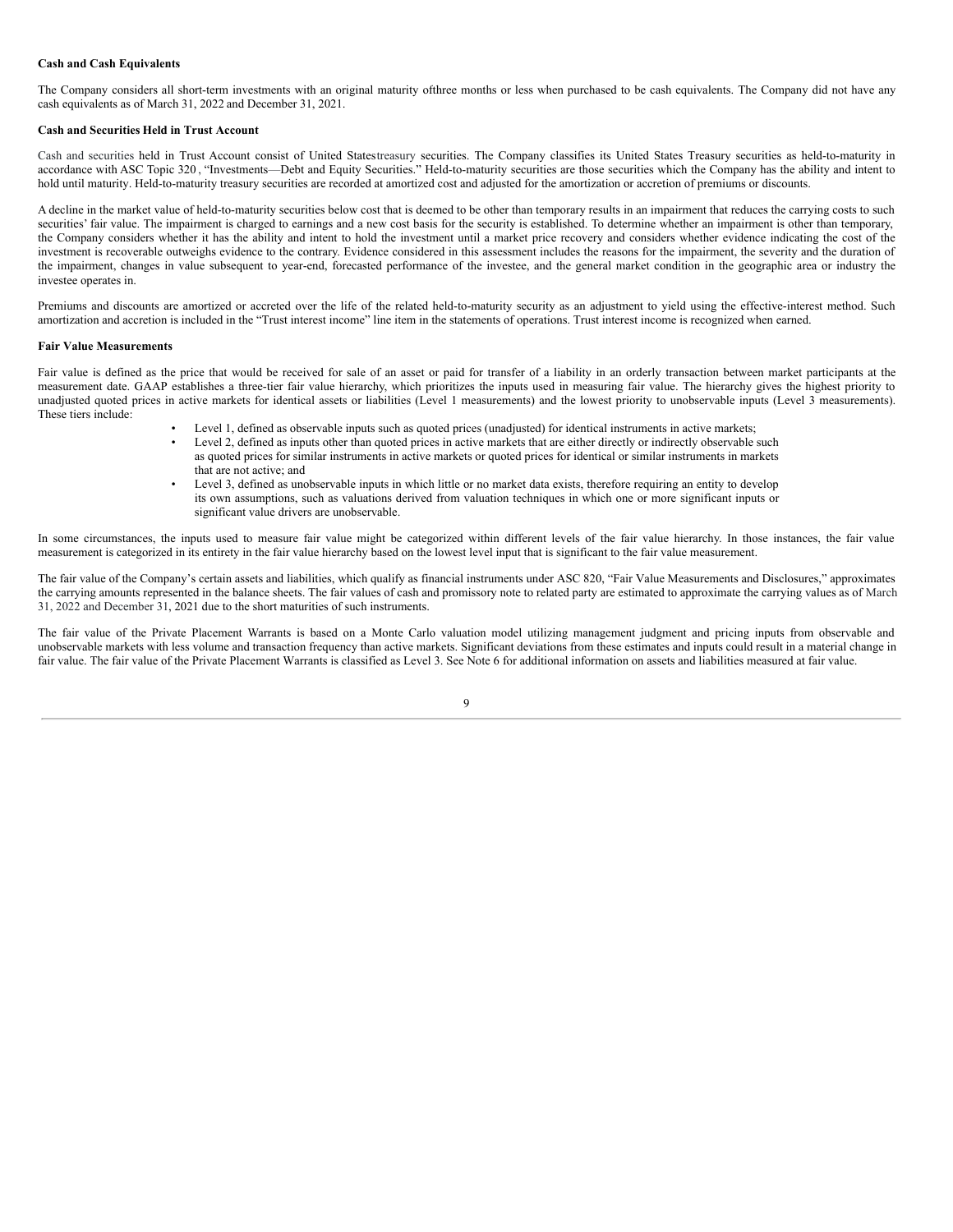#### **Concentration of Credit Risk**

Financial instruments that potentially subject the Company to concentrations of credit risk consist of a cash account in a financial institution, which, at times, may exceed the Federal Depository Insurance Coverage of \$250,000. At March 31, 2022 and December 31, 2021, the Company has not experienced losses on this account and management believes the Company is not exposed to significant risks on such account.

## **Common Stock Subject to Possible Redemption**

All of the 27,600,000 shares of common stock sold as part of the Units (see Note 3) contain a redemption feature which allows for the redemption of such Public Shares in connection with the Company's liquidation, if there is a stockholder vote or tender offer in connection with a Business Combination and in connection with certain amendments to the Company's amended and restated articles of incorporation. In accordance with ASC 480-10-S99, redemption provisions not solely within the control of the Company require shares of common stock subject to redemption to be classified outside of permanent equity. Therefore, all 27,600,000 shares of common stock were classified outside of permanent equity as of March 31, 2022 and December 31, 2021.

The Company recognizes changes in redemption value immediately as they occur upon the IPO and will adjust the carrying value of redeemable shares of common stock to equal the redemption value at the end of each reporting period. Increases or decreases in the carrying amount of redeemable shares of common stock are recorded as charges against additional paid-in capital and accumulated deficit.

#### **Net Income (Loss) Per Shareof Common Stock**

The Company has two categories of shares, which are referred to as redeemable shares of common stock and non-redeemable shares of common stock. Earnings and losses are shared pro rata between the two categories of shares. The table below presents a reconciliation of the numerator and denominator used to compute basic and diluted net income (loss) per share for each category for the three months ended March 31, 2022 and 2021:

| For the three months ended March 31, 2022           |    | Redeemable             | <b>Non-Redeemable</b> |  |  |  |
|-----------------------------------------------------|----|------------------------|-----------------------|--|--|--|
| Allocation of net income including shares of common |    |                        |                       |  |  |  |
| stock subject to possible redemption                |    | \$<br>974.189 \$       | 243,547               |  |  |  |
| Weighted average redeemable common stock            |    |                        |                       |  |  |  |
| outstanding                                         |    | 27,600,000             | 6,900,000             |  |  |  |
| Basic and diluted net income per share of           |    |                        |                       |  |  |  |
| common stock                                        |    | \$.<br>$0.04 \quad$ \$ | 0.04                  |  |  |  |
|                                                     |    |                        |                       |  |  |  |
|                                                     |    |                        |                       |  |  |  |
| For the three months ended March 31, 2021           |    | Redeemable             | <b>Non-Redeemable</b> |  |  |  |
| Allocation of net loss including shares of common   |    |                        |                       |  |  |  |
| stock subject to possible redemption                | S  | $(38, 467)$ \$         | (11, 487)             |  |  |  |
| Weighted average redeemable common                  |    |                        |                       |  |  |  |
| stock outstanding                                   |    | 23,106,667             | 6,900,000             |  |  |  |
| Basic and diluted net loss per share of             |    |                        |                       |  |  |  |
| common stock                                        | \$ | $(0.00)$ \$            | (0.00)                |  |  |  |

### **Offering Costs associated with the Initial Public Offering**

The Company complies with the requirements of the ASC 340-10-S99-1 and SEC Staff Accounting Bulletin Topic 5A— "Expenses of Offering". Offering costs consist principally of professional and registration fees incurred through the balance sheet

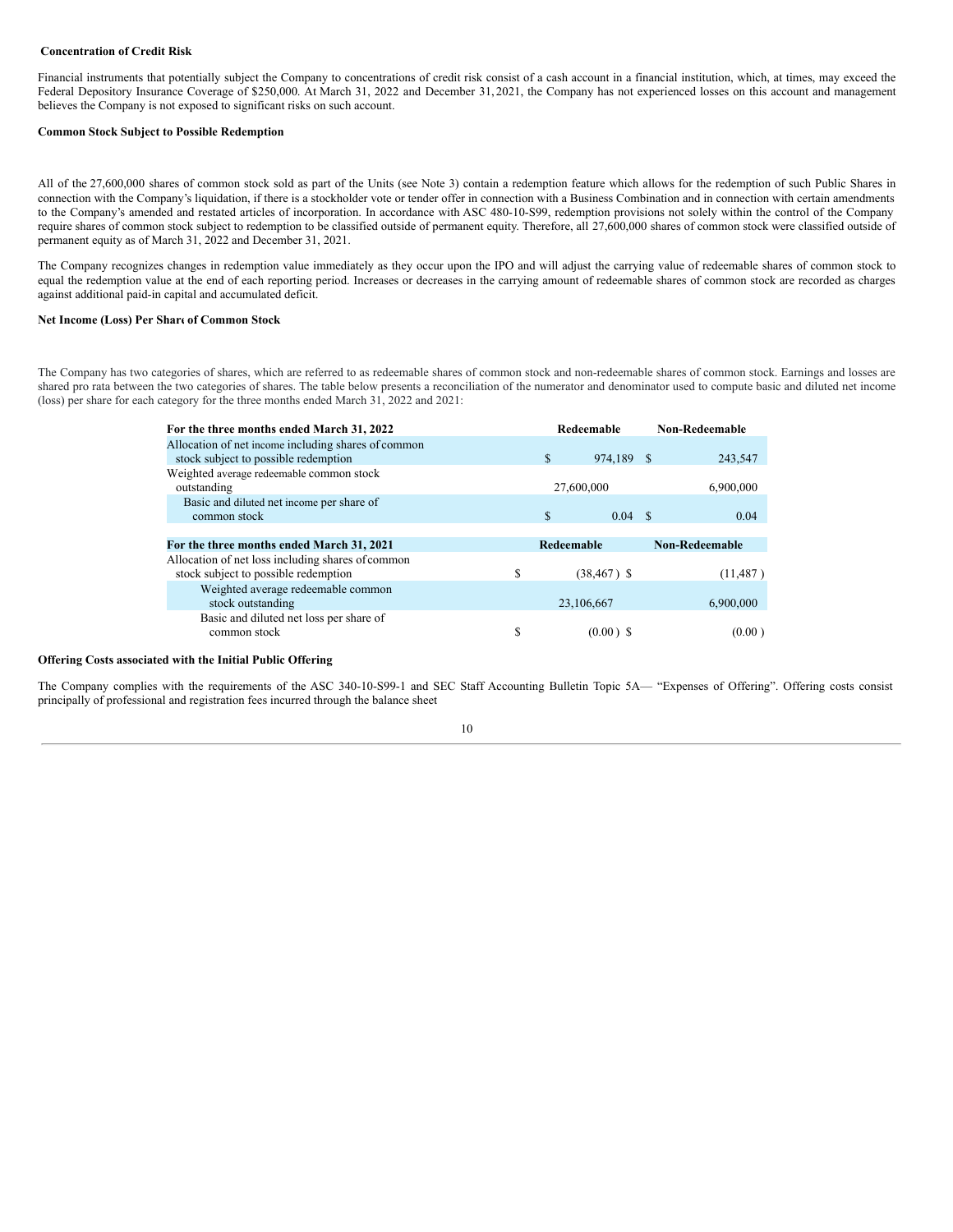date that are related to the IPO. The Company incurred offering costs amounting to \$15,831,036 as a result of the IPO consisting of \$5,520,000 of underwriting discount, \$9,660,000 of deferred underwriting discount, and \$651,036 of other offering costs.

#### **Derivative Financial Instruments**

The Company does not use derivative instruments to hedge exposures to cash flow, market, or foreign currency risks. The Company evaluates all of its financial instruments, including issued stock purchase warrants, to determine if such instruments are derivatives or contain features that qualify as embedded derivatives, pursuant to ASC 480 and ASC 815-40, "Derivatives and Hedging – Contracts in Entity's Own Stock ("ASC 815-40")." The classification of derivative instruments, including whether such instruments should be recorded as liabilities or as equity, is re-assessed at the end of each reporting period.

At March 31, 2022 and December 31, 2021, the Company has evaluated both the Public Warrants (as defined below) and Private Placement Warrants under ASC 480 and ASC 815-40. Such guidance provides that because the Private Placement Warrants do not meet the criteria for equity treatment thereunder, each Private Placement Warrant must be recorded as a liability. Accordingly, the Company classified each Private Placement Warrant as a liability at its fair value. This liability is subject to re-measurement at each balance sheet date. With each such re-measurement, the warrant liability will be adjusted to fair value, with the change in fair value recognized in the Company's condensed statements of operations. The Private Placement Warrants had met the requirement for equity accounting treatment when initially issued. On the date of IPO, the Company's Private Placement Warrants met the criteria for equity classification. On December 23, 2021, the Private Placement Warrants were modified such that the Private Placement Warrants no longer meet the criteria for equity treatment. As such, the Private Placement Warrants were treated as derivative liability instruments from the date of the modification.

### **Income Taxes**

The Company follows the asset and liability method of accounting for income taxes under ASC 740, "Income Taxes." Deferred tax assets and liabilities are recognized for the estimated future tax consequences attributable to differences between the financial statements carrying amounts of existing assets and liabilities and their respective tax bases. Deferred tax assets and liabilities are measured using enacted tax rates expected to apply to taxable income in the years in which those temporary differences are expected to be recovered or settled. The effect on deferred tax assets and liabilities of a change in tax rates is recognized in income in the period that included the enactment date. Valuation allowances are established, when necessary, to reduce deferred tax assets to the amount expected to be realized.

ASC 740 prescribes a recognition threshold and a measurement attribute for the unaudited condensedconsolidated financial statement recognition and measurement of tax positions taken or expected to be taken in a tax return. For those benefits to be recognized, a tax position must be more likely than not to be sustained upon examination by taxing authorities. The Company recognizes accrued interest and penalties related to unrecognized tax benefits as income tax expense. There were no unrecognized tax benefits and no amounts accrued for interest and penalties as of March 31, 2022 and December 31, 2021. The Company is currently not aware of any issues under review that could result in significant payments, accruals or material deviation from its position. The Company is subject to income tax examinations by major taxing authorities since inception.

#### **Risks and Uncertainties**

Management continues to evaluate the impact of the COVID-19 pandemic on the Company's condensedconsolidated financial statements and has concluded that while it is reasonably possible that the virus could have a negative effect on the Company's financial position, results of operations and/or search for a target company, the specific impact is not readily determinable as of the date of the condensed consolidated financial statements. The condensedconsolidated financial statements do not include any adjustments that might result from the outcome of this uncertainty.

#### **Recent Accounting Standards**

In August 2020, the FASB issued Accounting Standards Update ("ASU") 2020-06, Debt — Debt with Conversion and Other Options (Subtopic 470-20) and Derivatives and Hedging — Contracts in Entity's Own Equity (Subtopic 815-40) ("ASU 2020-06") to simplify accounting for certain financial instruments. ASU 2020-06 eliminates

the current models that require separation of beneficial conversion and cash conversion features from convertible instruments and simplifies the derivative scope exception guidance pertaining to equity classification of contracts in an entity's own equity. The new standard also introduces additional disclosures for convertible debt and freestanding instruments that are indexed to and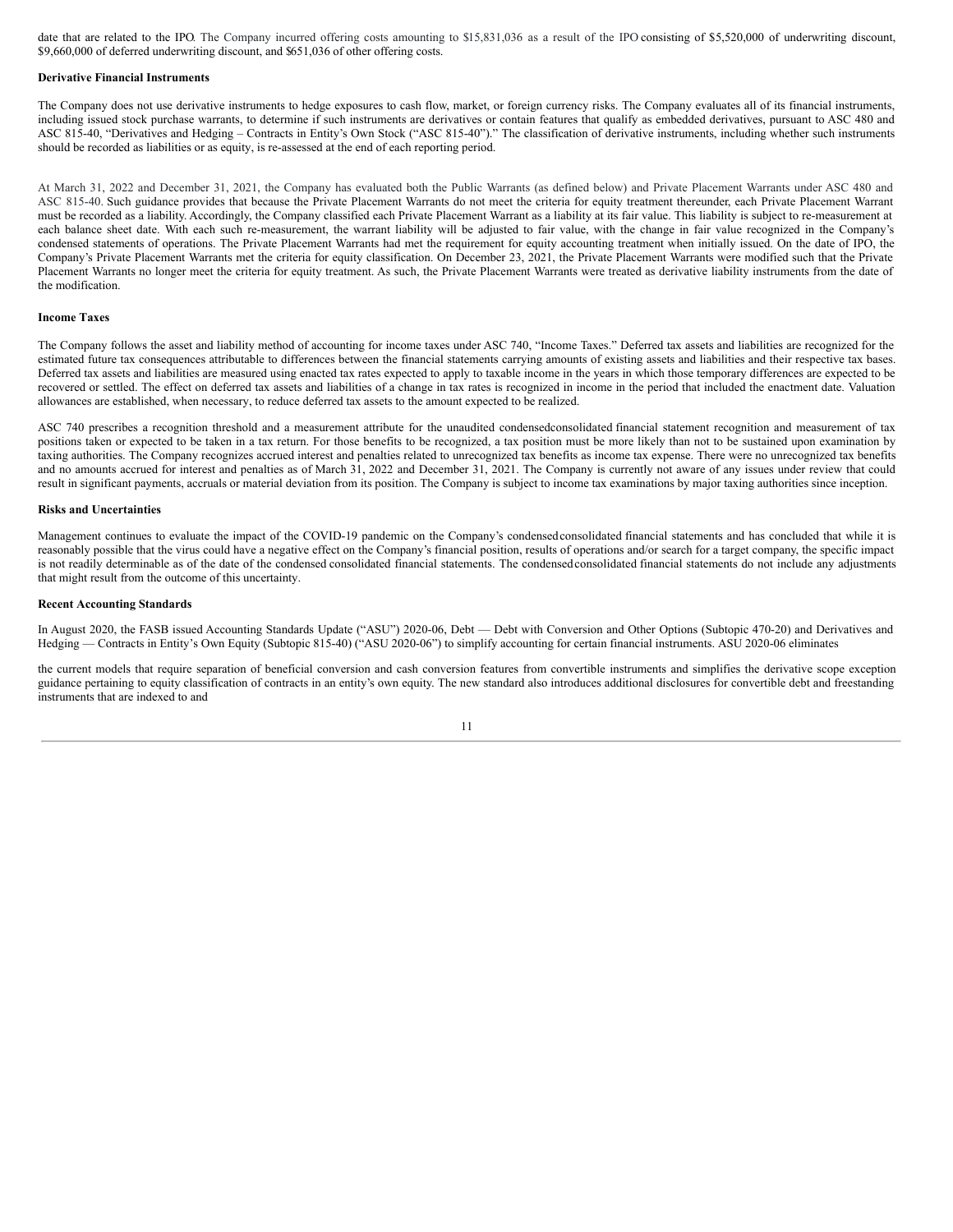settled in an entity's own equity. ASU 2020-06 amends the diluted earnings per share guidance, including the requirement to use the if-converted method for all convertible instruments. ASU 2020-06 is effective January 1, 2024 and should be applied on a full or modified retrospective basis, with early adoption permitted beginning on January 1, 2021. The Company is currently assessing the impact, if any, that ASU 2020-06 would have on its financial position, results of operations or cash flows.

Management does not believe that any recently issued, but not effective, accounting standards, if currently adopted, would have a material effect on the Company's unaudited condensed consolidated financial statements.

#### **Note 3 — Initial Public Offering**

Pursuant to the IPO on January 14, 2021, the Company sold24,000,000 Units, at a purchase price of \$10.00 per Unit. Each Unit consists of one share of common stock and one-half of one warrant to purchase one share of common stock ("Public Warrant").Each whole Public Warrant entitles the holder to purchase one share of common stock at a price of \$11.50 per share, subject to adjustment.

On January 14, 2021, an aggregate of \$10.00 per Unit sold in the IPO was held in the Trust Account and will be held as cash or invested only in U.S. government securities, within the meaning set forth in Section 2(a)(16) of the Investment Company Act, with a maturity of 180 days or less or in any open-ended investment company that holds itself out as a money market fund selected by the Company meeting the conditions of Rule 2a-7 of the Investment Company Act.

On January 19, 2021, the underwriters exercised the over-allotment option in full to purchase3,600,000 Units.

Following the closing of the IPO on January 14, 2021 and the underwriters' full exercise of over-allotment option on January 19, 2021, \$76,000,000 was held in the Trust Account.

As of March 31, 2022 and December 31, 2021, common stock subject to possible redemption reflected on the condensed consolidated balance sheets are reconciled in the following table:

| Gross proceeds from public issuance             | 276,000,000    |
|-------------------------------------------------|----------------|
| Less:                                           |                |
| Proceeds allocated to public warrants           | (16,771,351)   |
| Common stock issuance costs                     | (14, 849, 933) |
| Plus:                                           |                |
| Accretion of carrying value to redemption value | 31,621,284     |
| Common stock subject to possible redemption     | 276,000,000    |

### **Note 4 — Private Placement**

Simultaneously with the closing of the IPO on January 14, 2021, the Sponsor purchased an aggregate of6,550,000 Private Placement Warrants at a price of \$1.00 per Private Placement Warrant, for an aggregate purchase price of \$6,550,000, in a private placement (the "Private Placement").

On January 19, 2021, the underwriters exercised the over-allotment option in full to purchase3,600,000 Units. Simultaneously with the closing of the exercise of the overallotment option, the Company completed the private sale of an aggregate of 720,000 Private Placement Warrants to the Sponsor at a purchase price of \$1.00 per Private Placement Warrant, generating gross proceeds of \$720,000.

Each Private Placement Warrant will entitle the holder to purchase one share of common stock at a price of \$11.50 per share, subject to adjustment. The proceeds from the Private Placement Warrants were added to the proceeds from the IPO held in the Trust Account. If the Company does not complete a Business Combination within the Combination Period, the proceeds from the sale of the Private Placement Warrants held in the Trust Account will be used to fund the redemption of the Public Shares (subject to the requirements of applicable law) and the Private Placement Warrants will expire worthless.

On December 23, 2021, the Company amended the warrant agreement entered into on January 11, 2021, with Continental Stock Transfer & Trust Company, a New York corporation, as warrant agent, to modify certain provisions to conform with applicable disclosure contained in the Company's final prospectus filed with the SEC on January 13, 2021. Pursuant to the amended Private Placement Warrant agreement, a Private Placement Warrant will not be redeemable by the Company for so long as it is held by

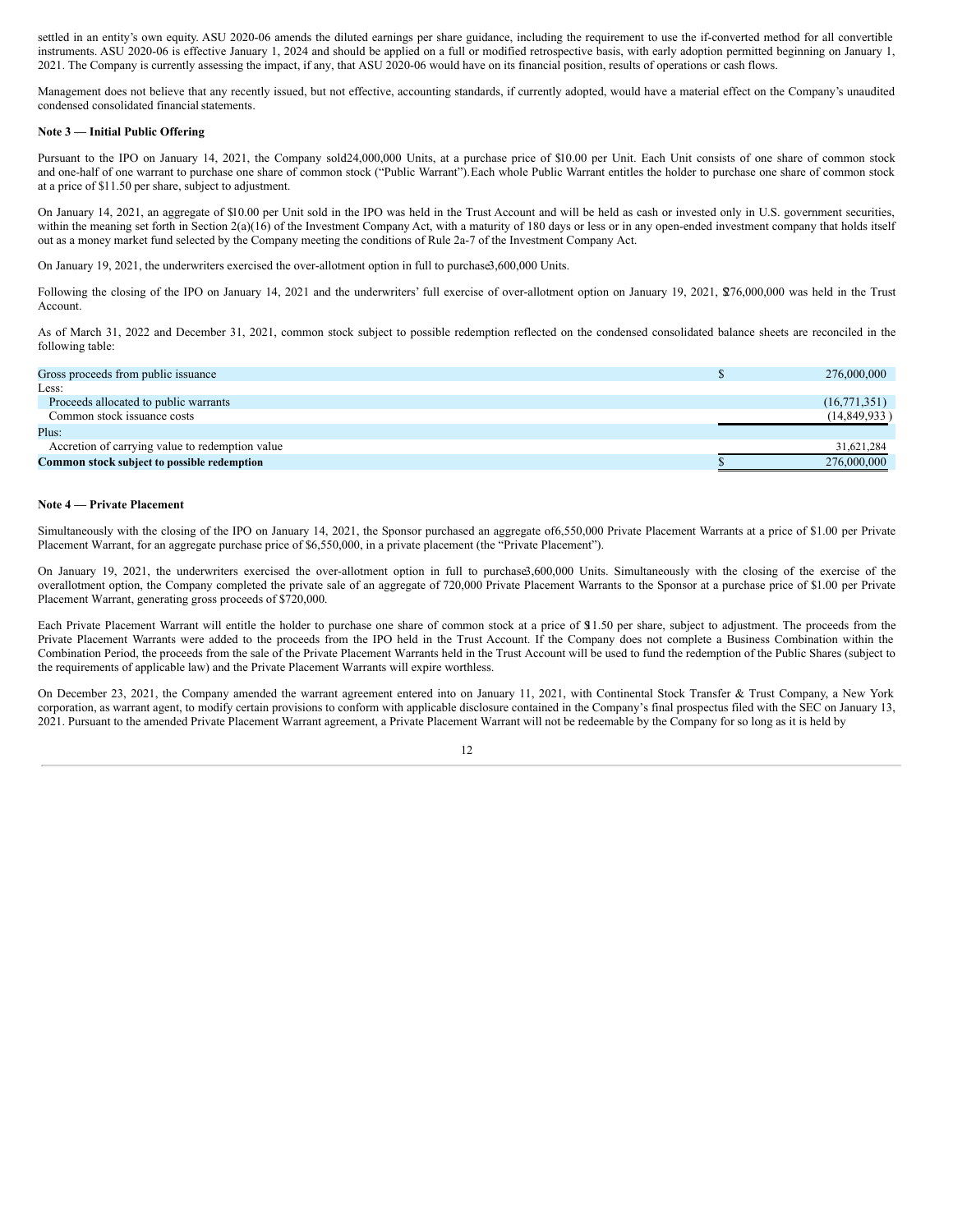its initial purchaser or a permitted transferee of such purchaser. After giving effect to the amended Private Placement Warrant agreement, the Private Placement Warrants qualify for liability classification. The difference in its fair value immediately before and after the modification was recognized as an equity issuance cost and charged to additional paid-in capital.

### **Note 5 — Related Party Transactions**

#### **Founder Shares**

In October 2020, the Sponsor paid \$25,000 to cover certain offering costs of the Company in consideration of5,750,000 shares of the Company's common stock (the "Founder Shares"). On October 27, 2020, the Sponsor transferred 10,000 Founder Shares to each of the Company's independent directors and 7,500 Founder Shares to each of the Company's industry advisors at their original purchase price (the Sponsor, independent directors and industry advisors being defined herein collectively as the "initial stockholders"). On January 11, 2021, the Company effected a stock dividend of 1,150,000 shares with respect to the common stock, resulting in the initial stockholders holding an aggregate of 6,900,000 Founder Shares (up to 900,000 of which are subject to forfeiture by the Sponsor depending on the extent to which the underwriters' over-allotment option is exercised). As such, the initial stockholders collectively own 20% of the Company's issued and outstanding shares of common stock after the IPO. On January 19, 2021, the underwriter exercised its over-allotment option in full, hence, the 900,000 Founder Shares are no longer subject to forfeiture.

The initial stockholders have agreed, subject to limited exceptions, not to transfer, assign or sell any of the Founder Shares until the earlier to occur of: (A)one year after the completion of a Business Combination or (B) subsequent to a Business Combination, (x) if the last sale price of the Company's common stock equals or exceeds \$12.00 per share (as adjusted for stock splits, stock dividends, reorganizations, recapitalizations and the like) for any 20 trading days within any 30-trading day period commencing at least 150 days after a Business Combination, or (y) the date on which the Company completes a liquidation, merger, capital stock exchange, reorganization or other similar transaction that results in all of the Company's stockholders having the right to exchange their shares of common stock for cash, securities or other property.

#### **Transactions with Company Officers**

On April 17, 2021, Griid Holdco LLC, a Delaware limited liability company ("GRIID"), entered into an engagement letter and an incentive unit award agreement (together, the "consulting agreements") with Deucalion Partners, LLC, an entity affiliated with John D'Agostino, the Company's Chief Financial Officer. Pursuant to the consulting agreements, GRIID agreed to pay to such entity \$400,000 and grant such entity units representing a 0.5% profits interest in GRIID.The cash payment will become due and payable on the earlier to occur of: (i) April 26, 2022 and (ii) the date on which GRIID consummates a merger with a special purpose acquisition company, qualified initial public offering, or other change of control transaction (each, a "qualifying transaction"). The units will vest as to one-fourth on April 16, 2022, and 1/36th on the 17th day of each month thereafter, subject to such entity's continued service through such vesting dates; provided, however, that any unvested units shall fully vest upon a qualifying transaction.

#### **Due to Related Parties**

As of March 31, 2022 and December 31, 2021, one related party paid an aggregate ofapproximately \$50,000 and \$20,000, respectively, on behalf of the Company to pay for offering and operating costs.

#### **Promissory Note — Related Party**

On October 23, 2020, the Company issued an unsecured promissory note to the Sponsor (the "Promissory Note"), pursuant to which the Company may borrow up to an aggregate principal amount of \$150,000. The Promissory Note was non-interest bearing and payable on the earlier of (i)June 30, 2021, (ii) the consummation of the IPO, (iii) the abandonment of the IPO and (iv) an Event of Default (as defined in the Promissory Note). As of December 31, 2020, the Company had borrowed \$150,000 under the Promissory Note. On July 28, 2021, the Company repaid \$150,000 to the Sponsor under the Promissory Note. There wasno outstanding balance under the Promissory Note as of March 31, 2022 and December 31, 2021.

On August 6, 2021, the Company issued a new unsecured promissory note to the Sponsor in connection with a Working Capital Loan (as defined below) made by the Sponsor to the Company pursuant to which the Company may borrow up to \$300,000 in the aggregate (the "New Promissory Note"). The note is non-interest bearing and payable on the earlier of (i) January 14, 2023 or (ii) the effective date of a Business Combination. Any amounts outstanding under the note are convertible into warrants, at a

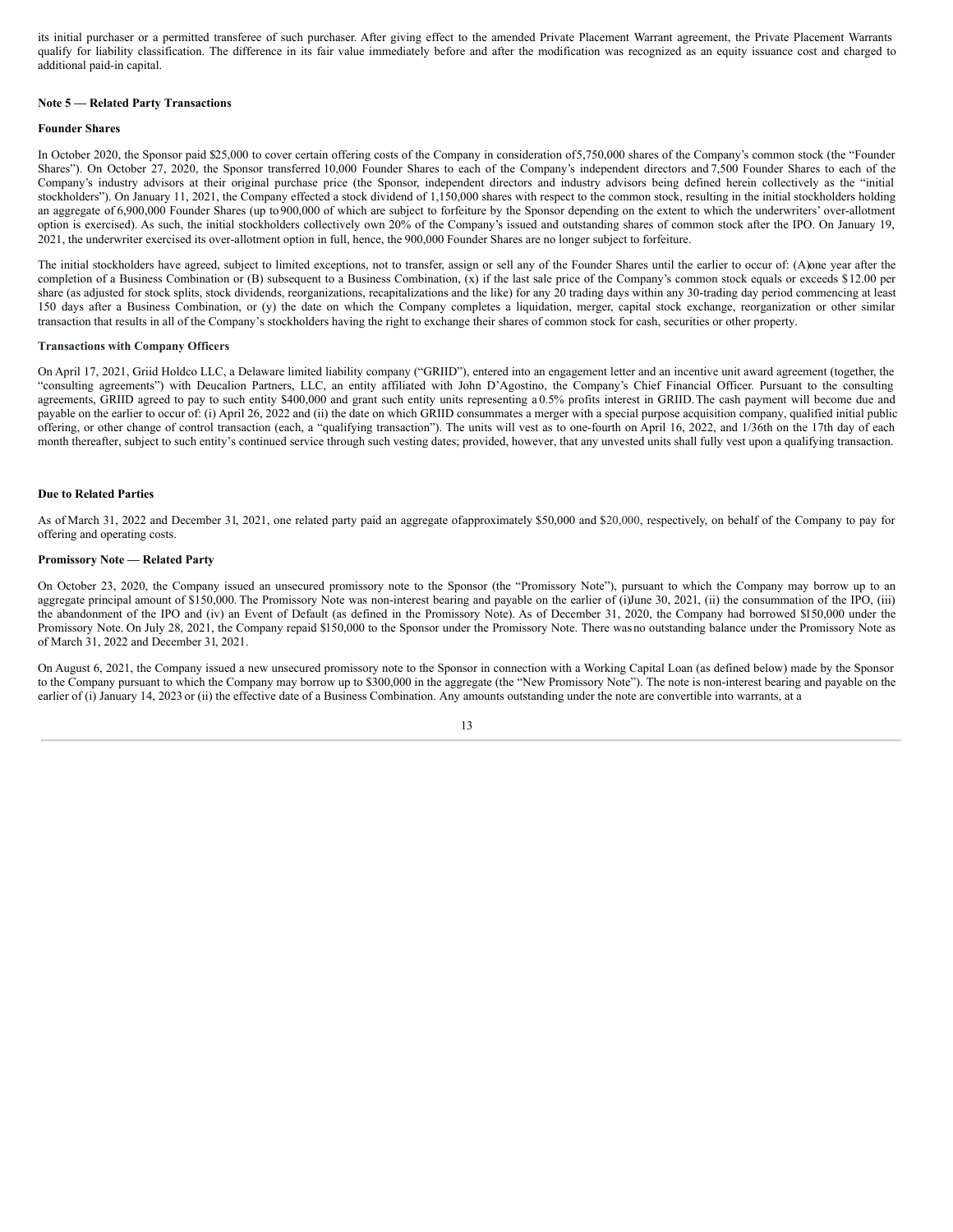price of \$1.00 per warrant at the option of the Sponsor, the terms of which shall be identical to the Private Placement Warrants. As of March 31, 2022 and December 31, 2021, the Company borrowed \$150,000 under the note.

#### **Related Party Loans**

In order to finance transaction costs in connection with a Business Combination, the initial stockholders, the Sponsor or an affiliate of the Sponsor, or the Company's officers and directors or their affiliates may, but are not obligated to, loan the Company funds as may be required ("Working Capital Loans"). Such Working Capital Loans would be evidenced by promissory notes. The notes may be repaid upon completion of a Business Combination, without interest, or, at the lender's discretion, up to \$ 2,000,000 of the notes may be converted upon completion of a Business Combination into warrants at a price of \$1.00 per warrant. Such warrants would be identical to the Private Placement Warrants. In the event that a Business Combination does not close, the Company may use a portion of proceeds held outside the Trust Account to repay the Working Capital Loans, but no proceeds held in the Trust Account would be used to repay the Working Capital Loans. As of March 31, 2022 and December 31, 2021, a Working Capital Loan was outstanding in the amount of \$150,000 under the New Promissory Note, as detailed under the heading "Promissory Note – Related Party."

#### **Administrative Service Fee**

The Company entered into an agreement whereby, commencing on January 11, 2021, the Company has agreed to pay the Sponsor or an affiliate of the Sponsor an amount up to a total of \$10,000 per month for office space, utilities, secretarial support and administrative services.During each of the three months ended March 31, 2022 and 2021, under such agreement, the Company incurred \$30,000 in total, which is included in due to related party on the accompanying balance sheet as of March 31, 2022. Upon completion of the initial Business Combination or liquidation, the Company will cease paying these monthly fees.

### **Note 6 — Fair Value Measurements**

The following table presents information about the Company's assets and liabilities that are measured at fair value on a recurring basis as of March 31, 2022 and December 31, 2021, and indicates the fair value hierarchy of the valuation techniques the Company utilized to determine such fair value.

| Liabilities:                                   | March 31,<br>2022    |    | <b>Ouoted</b><br><b>Prices In</b><br>Active<br><b>Markets</b><br>(Level 1) | Significant<br>Other<br><b>Observable</b><br>Inputs<br>(Level 2) |    | Significant<br>Other<br>Unobservable<br>Inputs<br>(Level 3) |
|------------------------------------------------|----------------------|----|----------------------------------------------------------------------------|------------------------------------------------------------------|----|-------------------------------------------------------------|
| Warrant liability - Private Placement Warrants | \$<br>3,297,022      | S  |                                                                            |                                                                  | S  | 3,297,022                                                   |
|                                                | \$<br>3,297,022      | S  |                                                                            |                                                                  | S. | 3,297,022                                                   |
| Liabilities:                                   | December 31,<br>2021 |    | <b>Ouoted</b><br><b>Prices In</b><br>Active<br><b>Markets</b><br>(Level 1) | Significant<br>Other<br><b>Observable</b><br>Inputs<br>(Level 2) |    | Significant<br>Other<br>Unobservable<br>Inputs<br>(Level 3) |
| Warrant liability - Private Placement Warrants | \$<br>5,044,441      | \$ |                                                                            | \$                                                               | \$ | 5,044,441                                                   |
|                                                |                      |    |                                                                            |                                                                  |    |                                                             |

#### **Cash and** *securities held* **in Trust Account**

As of March 31, 2022, investment in the Company's Trust Account consisted of approximately \$1,000 in U.S. Money Market funds and approximately \$276.0 million, in U.S. treasury securities. As of December 31, 2021, investment in the Company's Trust Account consisted of approximately \$ 1,000 in U.S. Money Market funds and approximately \$276.1 million, in U.S. treasury securities. The Company classifies its U.S. treasury securities as held-to-maturity in accordance with ASC 320, "Investments — Debt and Equity Securities". Held-to-maturity treasury securities are recorded at amortized cost and adjusted for the amortization or accretion of premiums or discounts. The Company considers all investments with original maturities of more than three months but less than one year to be short-term investments. The carrying value approximates the fair value due to its short-term maturity.

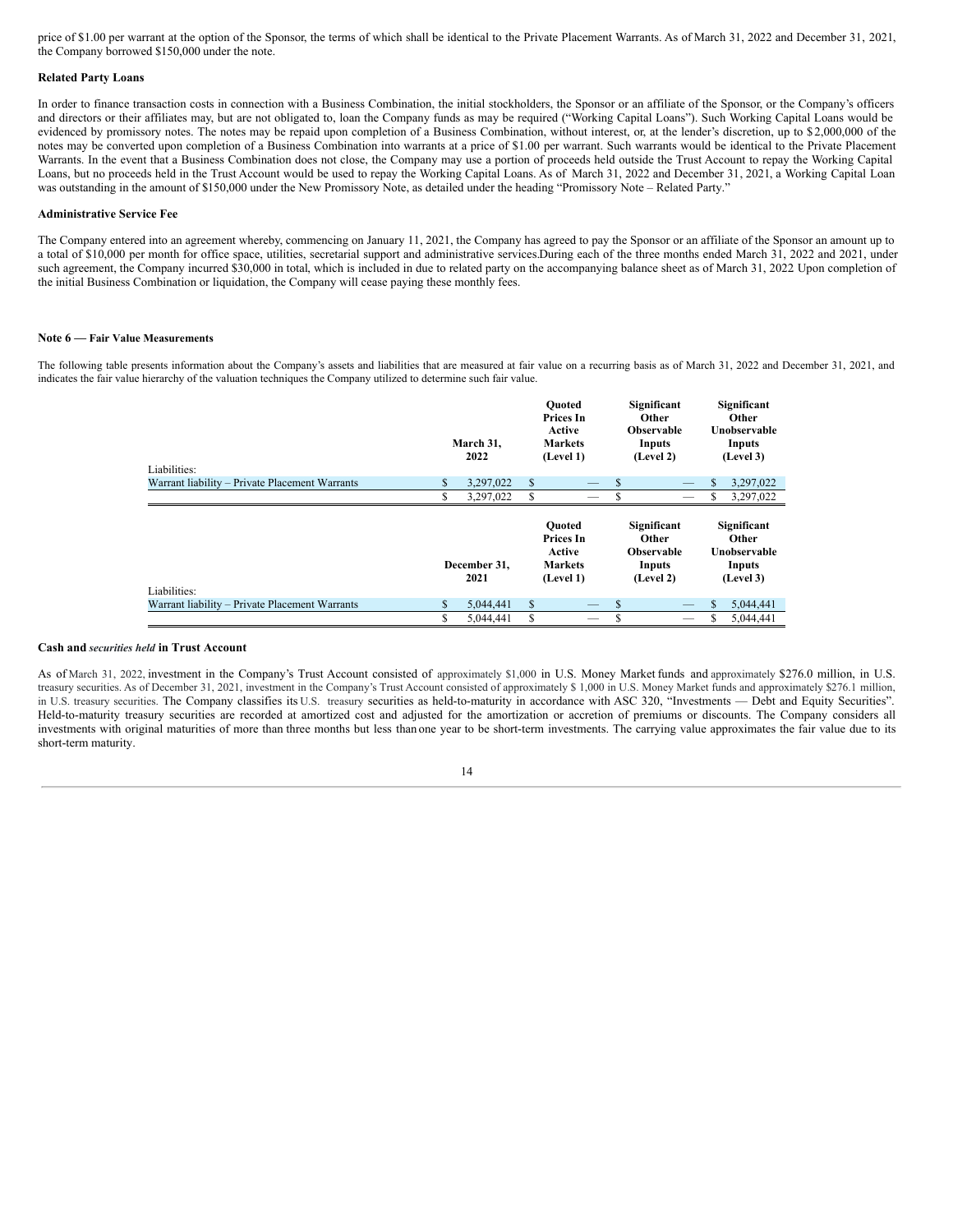The carrying value, excluding gross unrealized holding loss and fair value of held to maturity securities on March 31, 2022 and December 31, 2021 are as follows:

|                          | Carrying<br>Value/Amortized<br>Cost |                                     | <b>Gross</b><br><b>Unrealized</b><br>Gains         | Gross<br><b>Unrealized</b><br><b>Losses</b> | <b>Fair Value</b><br>as of<br>March 31,<br>2022 |
|--------------------------|-------------------------------------|-------------------------------------|----------------------------------------------------|---------------------------------------------|-------------------------------------------------|
| <b>U.S. Money Market</b> | ٠D                                  | 1,238<br><sup>\$</sup>              | $\qquad \qquad -$                                  | $\frac{1}{2}$                               | 1,238                                           |
| U.S. Treasury Securities | 276,025,656                         |                                     |                                                    | 4,218                                       | 276,021,438                                     |
|                          | 276,026,894                         |                                     |                                                    | 4,218                                       | 276,022,676                                     |
|                          | Carrying<br>Value/Amortized<br>Cost | Gross<br><b>Unrealized</b><br>Gains | <b>Gross</b><br><b>Unrealized</b><br><b>Losses</b> | Fair Value as of<br>December 31,<br>2021    |                                                 |
| U.S. Money Market        | 979                                 |                                     | л                                                  |                                             | 979                                             |
| U.S. Treasury Securities | 276,114,465                         | 4,535                               |                                                    | 276,119,000                                 |                                                 |
|                          | \$276,115,444                       | 4,535                               |                                                    | 276,119,979                                 |                                                 |

#### *Warrant liability - Private Placement Warrants*

The estimated fair value of the Private Placement Warrants was determined using Level 3 inputs. Inherent in a Monte-Carlo simulation model are assumptions related to expected stock-price volatility (pre-merger and post-merger), expected term, dividend yield and risk-free interest rate. The Company estimates the volatility of its common stock based on management's understanding of the volatility associated with instruments of other similar entities. The risk-free interest rate is based on the U.S. Treasury Constant Maturity similar to the expected remaining life of the Private Placement Warrants. The expected life of the Private Placement Warrants is simulated based on management assumptions regarding the timing and likelihood of completing a Business Combination. The dividend rate is based on the historical rate, which the Company anticipates to remain at zero. The assumptions used in calculating the estimated fair values represent the Company's best estimate. However, inherent uncertainties are involved. If factors or assumptions change, the estimated fair values could be materially different.

The key inputs into the Monte Carlo simulation model for the Private Placement Warrants were as follows at December 23, 2021:

| December 23,<br>2021 |
|----------------------|
| 5.43                 |
| 13.20%               |
| $1.21\%$             |
| 9.88                 |
| $0.00\%$             |
| 11.50                |
|                      |

The key inputs into the Monte Carlo simulation model for the Private Placement Warrants were as follows at March 31, 2022 and December 31, 2021:

|                         | March 31, | December 31, |
|-------------------------|-----------|--------------|
| Input                   | 2022      | 2021         |
| Expected term (years)   | 5.26      | 5.40         |
| Expected volatility     | $6.5\%$   | 11.70%       |
| Risk-free interest rate | $2.42\%$  | $1.20\%$     |
| Stock price             | 9.88      | 9.90         |
| Dividend yield          | $0.00\%$  | $0.00\%$     |
| Exercise price          | 11.50     | 11.50        |

The following table sets forth a summary of the changes in the Level 3 fair value classification:

|                                    | Warrant     |  |
|------------------------------------|-------------|--|
|                                    | Liability   |  |
| Fair value as of December 31, 2021 | 5.044.441   |  |
| Change in fair value               | (1,747,419) |  |
| Fair value as of March 31, 2022    | 3.297.022   |  |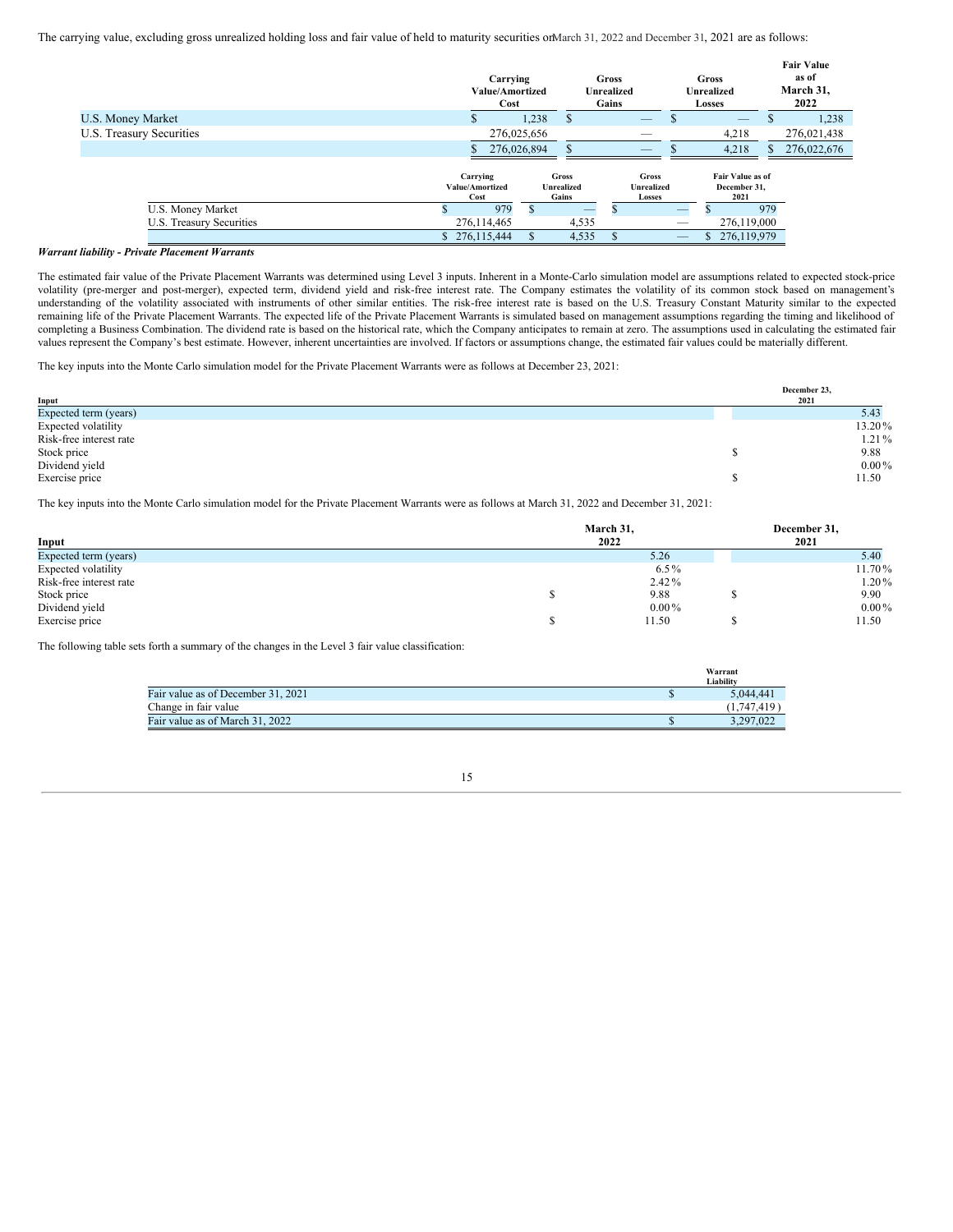#### **Note 7 — Commitments and Contingencies**

### **Registration Rights**

The holders of the Founder Shares, Private Placement Warrants and any warrants that may be issued upon conversion of the Working Capital Loans (and any shares of common stock issuable upon the exercise of the Private Placement Warrants or warrants issued upon conversion of Working Capital Loans) are entitled to registration rights pursuant to a registration rights agreement signed on January 11, 2021, requiring the Company to register such securities for resale. The holders of these securities are entitled to make up to three demands, excluding short form demands, that the Company registers such securities. In addition, the holders have certain "piggy-back" registration rights with respect to registration statements filed subsequent to the completion of a Business Combination and rights to require the Company to register for resale such securities pursuant to Rule 415 under the Securities Act. The registration rights agreement does not contain liquidating damages or other cash settlement provisions resulting from delays in registering the Company's securities. The Company will bear the expenses incurred in connection with the filing of any such registration statements.

#### **Underwriting Agreement**

The underwriters were paid a cash underwriting discount of 2.0% of the gross proceeds of the IPO, or \$5,520,000 in the aggregate. In addition, the underwriters are entitled to a deferred fee of 3.5% of the gross proceeds of the IPO, or \$9,660,000.

#### **Business Combination Agreement**

On November 29, 2021, the Company entered into an agreement and plan of merger (the "Merger Agreement") by and among the Company, ADEX Merger Sub, LLC, a Delaware limited liability company and a wholly owned direct subsidiary of the Company ("Merger Sub"), and GRIID. On December 23, 2021 the parties to the Merger Agreement amended the Merger Agreement. The Merger Agreement, as amended, provides, among other things, that on the terms and subject to the conditions set forth therein, Merger Sub will merge with and into GRIID (the "Merger"), the separate limited liability company existence of Merger Sub will cease and GRIID, as the surviving company of the Merger, will continue its existence under the Limited Liability Company Act of the State of Delaware as a wholly owned subsidiary of the Company.

The Merger Agreement and the transactions contemplated thereby were unanimously approved by the board of directors of the Company and the board of managers of GRIID.

At the closing of the Merger (the "Closing"), the limited liability company membership interests of Merger Sub will be converted into an equivalent limited liability company membership interest in GRIID and each limited liability company membership unit of GRIID that is issued and outstanding immediately prior to the effective time of the merger will automatically be converted into and become the right to receive such unit's proportionate share, as determined in accordance with the Merger Agreement, of 308,100,000 shares of the Company's common stock.

The parties to the Merger Agreement have agreed to customary representations and warranties for transactions of this type. Additionally, under the Merger Agreement, the obligations of the parties to consummate the Merger are subject to the satisfaction or waiver of certain customary closing conditions.

The Merger Agreement includes a remedy of specific performance for the parties. The Merger Agreement may be terminated under certain customary circumstances at any time prior to the Closing, including, (i) by mutual written consent of GRIID and the Company, or (ii) by the Company or GRIID, if (a) the Closing has not occurred by May 29, 2022 (subject to extension for 60 days or 90 days in certain circumstances), (b) the other party has breached any of its representations, warranties, covenants or agreements in the Merger Agreement and such breach has caused the failure of the closing condition related to the accuracy of such other party's representations and warranties or such other party's compliance with its covenants (subject to a cure period), (c) any governmental entity has issued a final, non-appealable order or taken any other action permanently enjoining, restraining or otherwise prohibiting the transactions contemplated by the Merger Agreement, (d) the Company's stockholder meeting to vote on the Merger has been held and the ADEX Stockholder Approval has not been obtained or (e) the GRIID Written Consent has not been obtained in the time period set forth in the Merger Agreement.

If the Merger Agreement is validly terminated, none of the parties to the Merger Agreement will have any liability or any further obligation under the Merger Agreement other than customary confidentiality obligations, except in the case of Willful Breach or Fraud (each, as defined in the Merger Agreement).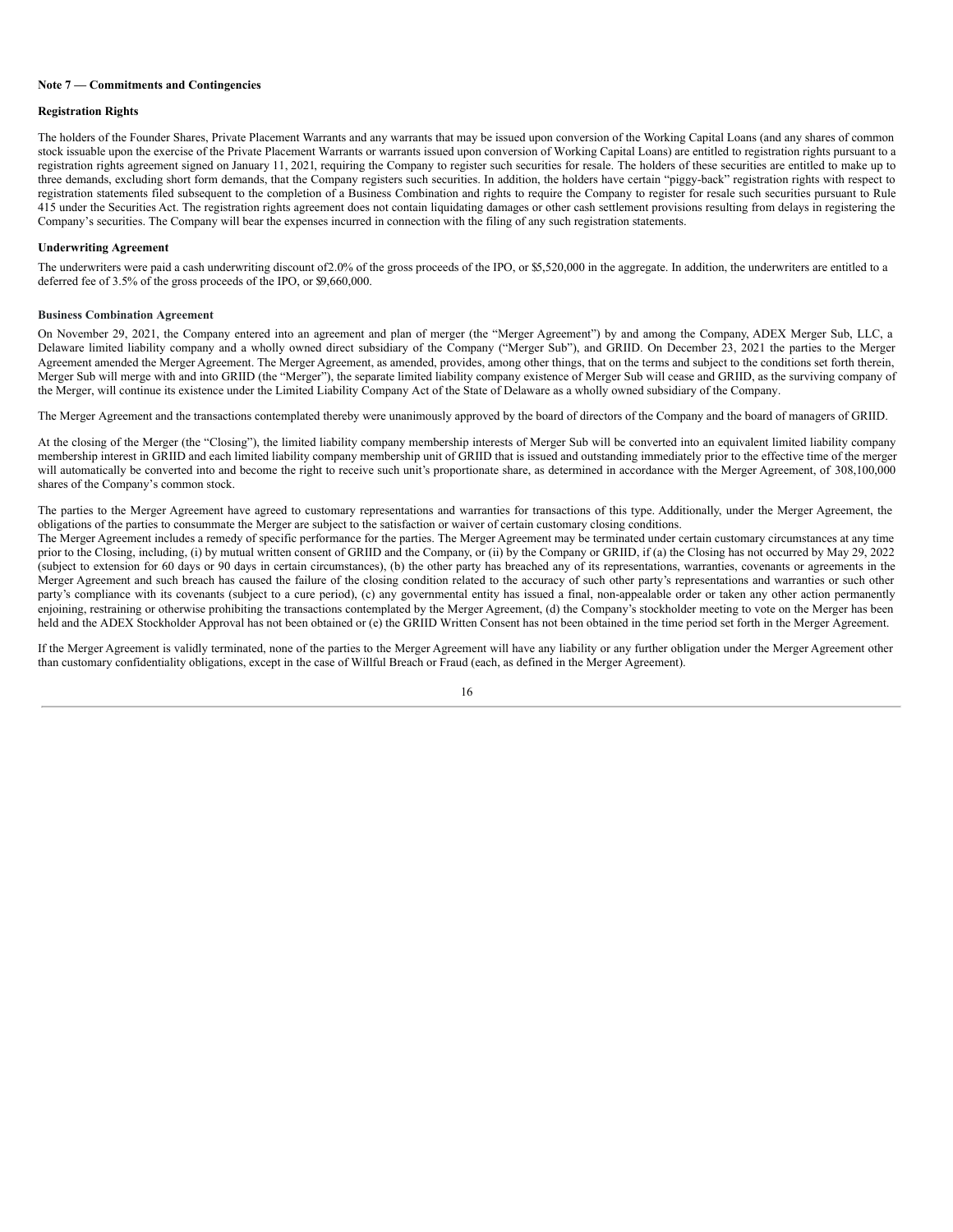#### **Vendor Agreements**

On August 17, 2021, the Company entered into a master services agreement (the "Evolve Agreement") with Evolve Security, LLC ("Evolve") for cybersecurity due diligence services related to the Merger. Under the Evolve Agreement, the Company paid Evolve \$55,000.

On August 17, 2021, the Company entered into an engagement letter (the "Edelstein Letter") with Edelstein & Company, LLP ("Edelstein") for accounting due diligence services related to the Merger. Under the Edelstein Letter, Edelstein estimated its fees payable by the Company to be \$16,000.

On August 17, 2021, the Company entered into an engagement letter (the "Lincoln Letter") with Lincoln International LLC ("Lincoln") for fairness opinion services related to the Merger. Under the Lincoln Letter, Lincoln will be entitled to receive a contingent fee in the amount of \$500,000 plus expenses upon the consummation of the Merger.

On August 18, 2021, the Company entered into a consulting agreement (the "Consulting Agreement") with Arthur D. Little LLC ("ADL") for technical and commercial due diligence services related to the Merger. Under the Consulting Agreement, ADL will receive a contingent fee in the amount of \$ 250,000 plus expenses upon the consummation of the Merger.

On September 13, 2021, the Company entered into an engagement letter (the "M&A Engagement Letter") with Wells Fargo Securities, LLC ("Wells"), pursuant to which Wells would serve as financial advisor in connection with contemplated acquisitions made by the Company. Under the M&A Engagement Letter, Wells would receive \$ 3,500,000 upon the consummation of a business combination, and would be entitled to 30% of any break-up fee the Company receives upon the termination of a business combination agreement.

On September 14, 2021, the Company entered into engagement letters relating to a private investment in public equity ("PIPE") financing (the "PIPE Engagement Letter") and capital markets advisory services (the "Capital Markets Engagement Letter"), each with Wells. Under the PIPE Engagement Letter, Wells would receive a contingent fee equal to 4% of the gross proceeds of securities sold in the PIPE plus expenses. The Company will be obligated to pay an additional \$1,500,000 if the gross proceeds of securities sold in a PIPE is above \$100,000,000. Under the Capital Markets Engagement Letter, Wells would receive \$3,500,000 upon the consummation of a business combination.

#### **Note 8 — Stockholders' Deficit**

*Preferred Stock*— The Company is authorized to issue 1,000,000 shares of preferred stock with a par value of \$0.0001 per share with such designations, voting and other rights and preferences as may be determined from time to time by the Company's board of directors. As of March 31, 2022 and December 31, 2021, there wereno shares of preferred stock issued or outstanding.

*Common Stock*— The Company is authorized to issue 100,000,000 shares of common stock with a par value of \$0.0001 per share. As of March 31, 2022 and December 31, 2021, there were 34,500,000 shares of common stock issued and outstanding,including 27,600,000 shares of common stock subject to possible redemption.

*Public Warrants*— Public Warrants may only be exercised for a whole number of shares. No fractional warrants will be issued upon separation of the Units and only whole warrants will trade. The Public Warrants will become exercisable 30 days after the completion of a Business Combination. The Public Warrants will expirefive years after the completion of a Business Combination or earlier upon redemption or liquidation.

The Company will not be obligated to deliver any shares of common stock pursuant to the exercise of a warrant and will have no obligation to settle such warrant exercise unless a registration statement under the Securities Act with respect to the shares of common stock underlying the warrants is then effective and a prospectus relating thereto is current, subject to the Company satisfying its obligations with respect to registration. No warrant will be exercisable and the Company will not be obligated to issue any shares of common stock upon exercise of a warrant unless common stock issuable upon such warrant exercise has been registered, qualified or deemed to be exempt under the securities laws of the state of residence of the registered holder of the warrants.

If the Company's common stock is at the time of any exercise of a warrant not listed on a national securities exchange such that it satisfies the definition of a "covered security" under Section 18(b)(1) of the Securities Act, the Company may, at its option, require holders of Public Warrants who exercise their warrants to do so on a "cashless basis" in accordance with Section 3(a)(9) of the Securities Act and, in the event the Company so elects, the Company will not be required to maintain in effect a registration statement, but it will be required to use its best efforts to register or qualify the shares under applicable blue sky laws to the extent an exemption is not available.

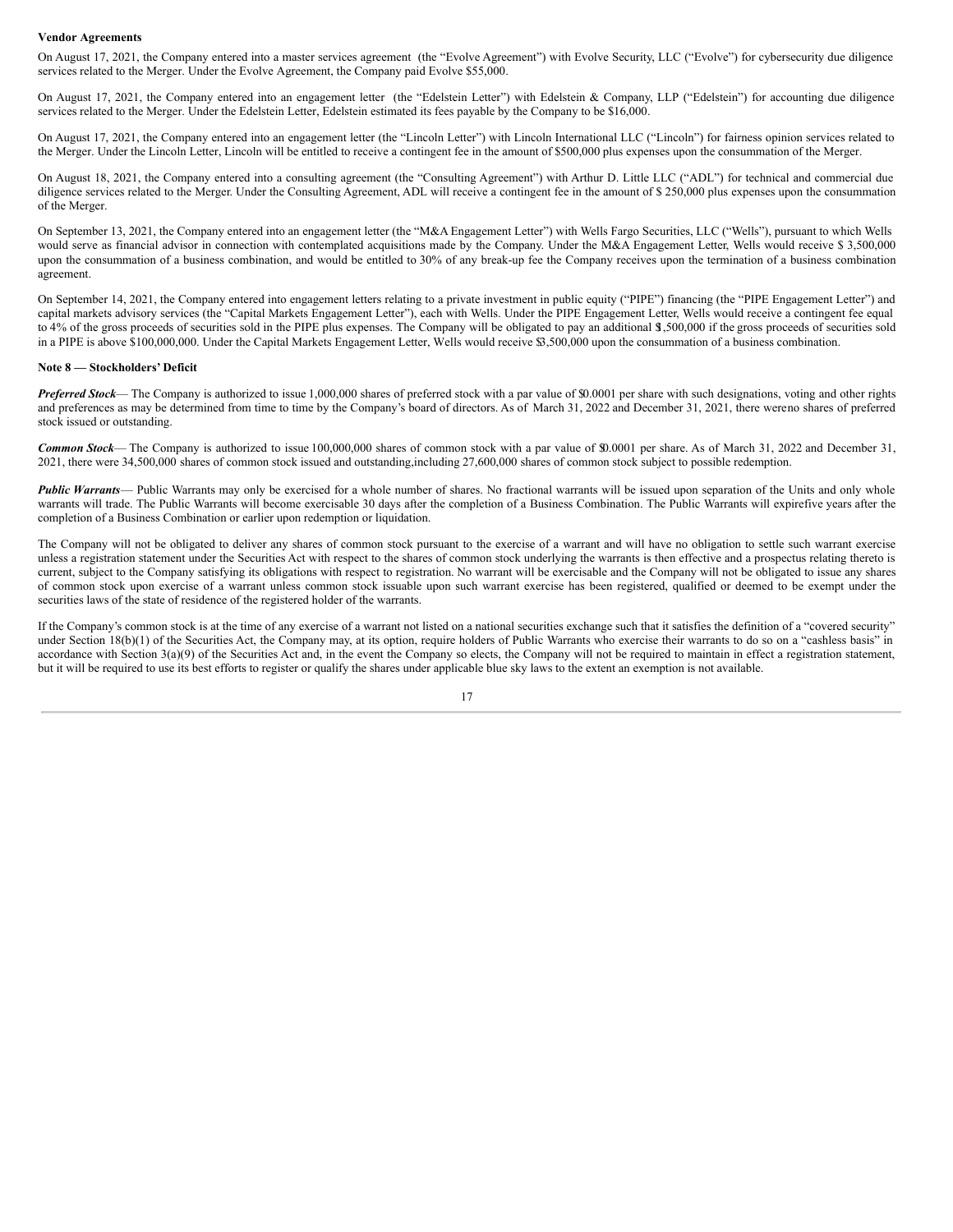Once the warrants become exercisable, the Company may redeem the Public Warrants:

- in whole and not in part:
- at a price of \$0.01 per warrant;
- upon not less than 30 days' prior written notice of redemption to each warrant holder; and
- if, and only if, the reported last sale price of the common stock equals or exceeds \$18.00 per share (as adjusted for stock splits, stock dividends, reorganizations, recapitalizations and the like), for any 20 trading days within a 30 trading day period commencing once the warrants become exercisable and ending commencing once the warrants become exercisable and ending three business days before the Company sends the notice of redemption to the warrant holders.

If and when the warrants become redeemable by the Company, the Company may exercise its redemption right even if it is unable to register or qualify the underlying securities for sale under all applicable state securities laws. If the Company calls the Public Warrants for redemption, management will have the option to require all holders that wish to exercise the Public Warrants to do so on a "cashless basis," as described in the warrant agreement.

The Company has established the last of the redemption criteria discussed above to prevent a redemption call unless there is at the time of the call a significant premium to the warrant exercise price. If the foregoing conditions are satisfied and the Company issues a notice of redemption of the warrants, each warrant holder will be entitled to exercise its warrant prior to the scheduled redemption date. However, the price of the common stock may fall below the \$18.00 redemption trigger price as well as the \$11.50 (for whole shares) warrant exercise price after the redemption notice is issued.

If the Company calls the warrants for redemption as described above, management will have the option to require any holder that wishes to exercise its warrant including the holders (other than the original holders) of the Private Placement Warrants to do so on a "cashless basis." In determining whether to require all holders to exercise their warrants on a "cashless basis," management will consider, among other factors, the Company's cash position, the number of warrants that are outstanding and the dilutive effect on the stockholders of issuing the maximum number of shares of common stock issuable upon the exercise of the warrants. If management takes advantage of this option, all holders of warrants would pay the exercise price by surrendering their warrants for that number of shares of common stock equal to the quotient obtained by dividing (x) the product of the number of shares of common stock underlying the warrants, multiplied by the difference between the exercise price of the warrants and the "fair market value" (defined below) by (y) the fair market value. The "fair market value" for this purpose shall mean the average reported last sale price of the common stock for the 10 trading days ending on the third trading day prior to the date on which the notice of redemption is sent to the holders of warrants. If management takes advantage of this option, the notice of redemption will contain the information necessary to calculate the number of shares of common stock to be received upon exercise of the warrants, including the "fair market value" in such case. Requiring a cashless exercise in this manner will reduce the number of shares to be issued and thereby lessen the dilutive effect of a warrant redemption. If the Company calls the warrants for redemption and management does not take advantage of this option, the holders of the Private Placement Warrants and their permitted transferees would still be entitled to exercise their Private Placement Warrants for cash or on a cashless basis using the same formula described above that other warrant holders would have been required to use had all warrant holders been required to exercise their warrants on a cashless basis.

The exercise price and number of shares of common stock issuable upon exercise of the warrants may be adjusted in certain circumstances including in the event of a stock dividend, or recapitalization, reorganization, merger or consolidation. However, the warrants will not be adjusted for issuance of common stock at a price below its exercise price. Additionally, in no event will the Company be required to net cash settle the warrants. If the Company is unable to complete a Business Combination within the Combination Period and the Company liquidates the funds held in the Trust Account, holders of warrants will not receive any of such funds with respect to their warrants, nor will they receive any distribution from the Company's assets held outside of the Trust Account with the respect to such warrants. Accordingly, the warrants may expire worthless.

In addition, if  $(x)$  the Company issues additional common stock or equity-linked securities for capital raising purposes in connection with the closing of a Business Combination at an issue price or effective issue price of less than \$9.20 per share of common stock (with such issue price or effective issue price to be determined in good faith by the Company's board of directors and, in the case of any such issuance to the Sponsor or its affiliates, without taking into account any Founder Shares held by the Sponsor or such affiliates, as applicable, prior to such issuance) (the "Newly Issued Price"), (y) the aggregate gross proceeds from such issuances represent more than 60% of the total equity proceeds, and interest thereon, available for the funding of a Business Combination on the date of the consummation of a Business Combination (net of redemptions), and (z) the volume

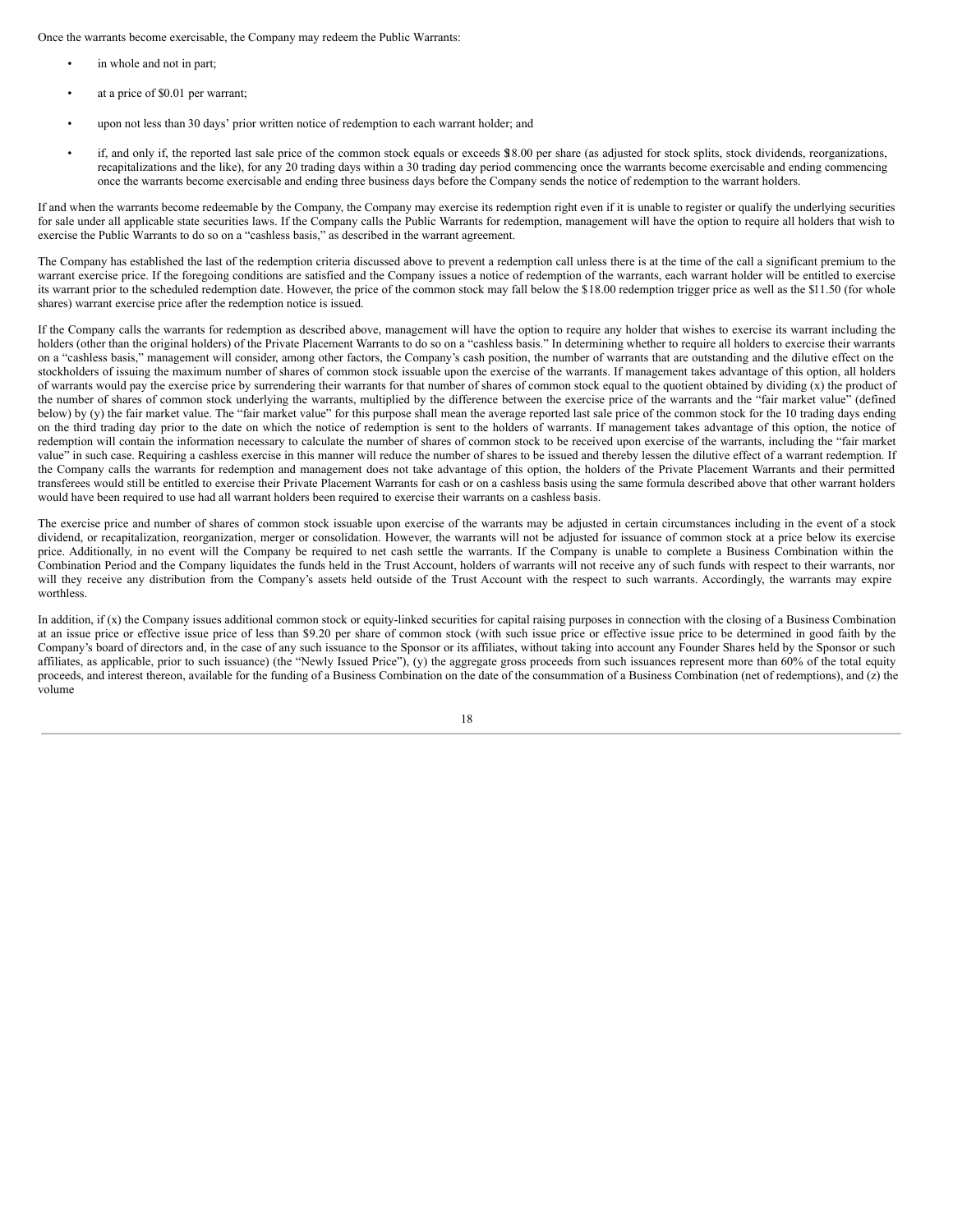weighted average trading price of the common stock during the10 trading day period starting on the trading day prior the day on which the Company consummates a Business Combination (such price, the "Market Value") is below \$9.20 per share, then the exercise price of the warrants will be adjusted (to the nearest cent) to be equal to 115% of the higher of the Market Value and the Newly Issued Price, and the \$18.00 per share redemption trigger price will be adjusted (to the nearest cent) to be equal tol 80% of the higher of the Market Value and the Newly Issued Price.

### **Note 9 — Subsequent Events**

The Company evaluated subsequent events and transactions that occurred after the balance sheet date up to the date that the unaudited condensedconsolidated financial statements were issued. Based upon this review, the Company did not identify any subsequent eventsother than noted below that would have required adjustment or disclosure in the condensed consolidated financial statements.

| ×<br>¢<br>۰.<br>۰, |
|--------------------|
| ٧                  |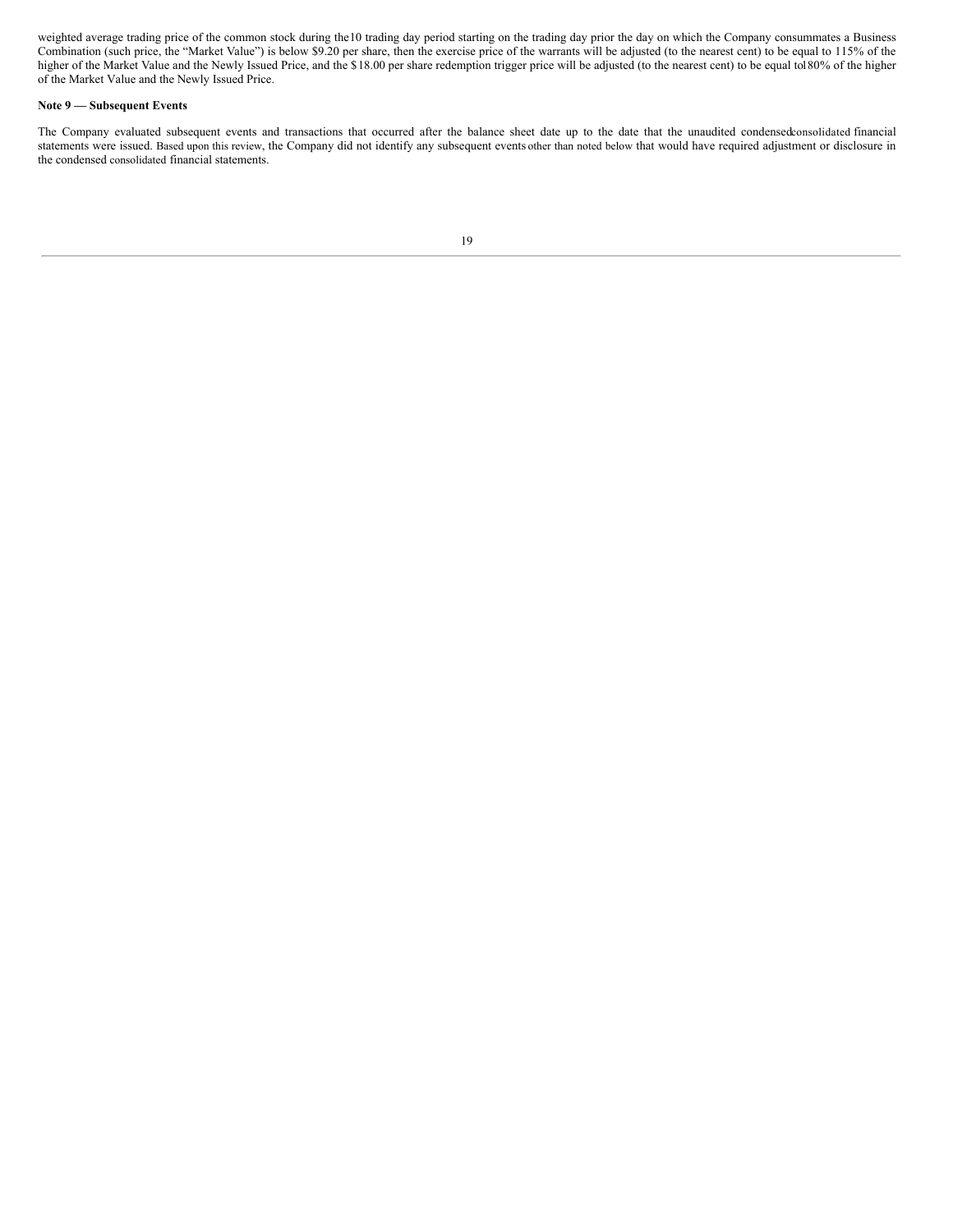#### <span id="page-21-0"></span>**Item 2. Management's Discussion and Analysis of Financial Condition and Results of Operations.**

References to the "Company," "Adit EdTech Acquisition Corp.," "our," "us" or "we" refer to Adit EdTech Acquisition Corp. The following discussion and analysis of the Company's financial condition and results of operations should be read in conjunction with the unaudited condensed consolidated financial statements and the notes thereto contained elsewhere in this Quarterly Report on Form 10-Q. Certain information contained in the discussion and analysis set forth below includes forward-looking statements that involve risks and uncertainties.

### **Cautionary Note Regarding Forward-Looking Statements**

This Quarterly Report on Form 10-Q includes forward-looking statements within the meaning of Section 27A of the Securities Act of 1933, as amended, and Section 21E of the Exchange Act. We have based these forward-looking statements on our current expectations and projections about future events. These forward-looking statements are subject to known and unknown risks, uncertainties and assumptions about us that may cause our actual results, levels of activity, performance or achievements to be materially different from any future results, levels of activity, performance or achievements expressed or implied by such forward-looking statements. In some cases, you can identify forward-looking statements by terminology such as "may," "should," "could," "would," "expect," "plan," "anticipate," "believe," "estimate," "continue," or the negative of such terms or other similar expressions. Factors that might cause or contribute to such a discrepancy include, but are not limited to, those described in our other SEC *filings.*

#### **Overview**

We are a blank check company incorporated in Delaware and formed for the purpose of effecting an initial**B**usiness Combination with one or more target businesses. We intend to effectuate our initial Business Combination using cash from the proceeds of the IPO and the private placement of the Private Placement Warrants, our stock, debt or a combination of cash, stock and debt.

The issuance of additional shares of our common stock in a Business Combination:

- may subordinate the rights of holders of our common stock if preferred stock is issued with rights senior to those afforded our common stock;
	- may subordinate the rights of holders of our common stock if preferred stock is issued with rights senior to those afforded our common stock;
	- could cause a change in control if a substantial number of shares of our common stock is issued, which may affect, among other things, our ability to use our net operating loss carry forwards, if any, and could result in the resignation or removal of our present management team;
	- may have the effect of delaying or preventing a change of control of us by diluting the stock ownership or voting rights of a person seeking to obtain control of us; and
	- may adversely affect prevailing market prices for our common stock and/or warrants.

Similarly, if we issue debt securities, it could result in:

- default and foreclosure on our assets if our operating revenues after an initial Business Combination are insufficient to repay our debt obligations;
- acceleration of our obligations to repay the indebtedness even if we make all principal and interest payments when due if we breach certain covenants that require the maintenance of certain financial ratios or reserves without a waiver or renegotiation of that covenant;
- our immediate payment of all principal and accrued interest, if any, if the debt security is payable on demand;
- our inability to obtain necessary additional financing if the debt security contains covenants;
- restricting our ability to obtain such financing while the debt security is outstanding;
- our inability to pay dividends on our common stock;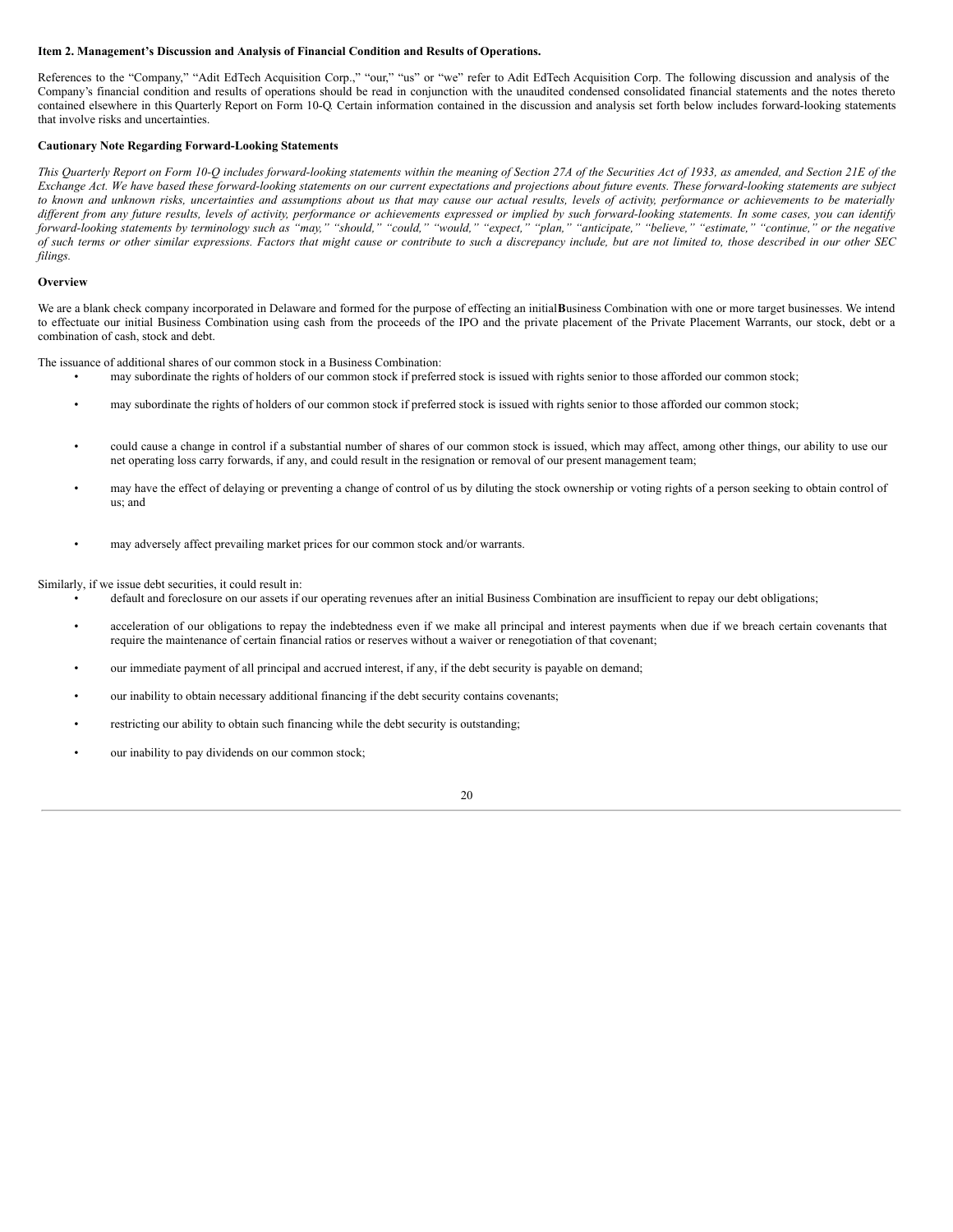- using a substantial portion of our cash flow to pay principal and interest on our debt, which will reduce the funds available for dividends on our common stock if declared, our ability to pay expenses, make capital expenditures and acquisitions, and fund other general corporate purposes;
- limitations on our flexibility in planning for and reacting to changes in our business and in the industry in which we operate;
- increased vulnerability to adverse changes in general economic, industry and competitive conditions and adverse changes in government regulation;
- limitations on our ability to borrow additional amounts for expenses, capital expenditures, acquisitions, debt service requirements, and execution of our strategy; and
- other purposes and other disadvantages compared to our competitors who have less debt.

On January 14, 2021, we completed our IPO of 24,000,000 Units. Each Unit consists of one share of Common Stock, and one-half of one redeemable warrant, each whole warrant entitling the holder thereof to purchase one share of Common Stock at an exercise price of \$11.50 per share, subject to adjustment, pursuant to the Company's registration statements on Form S-1 (File Nos. 333-251641 and 333-252021). The Units were sold at an offering price of \$10.00 per Unit, generating gross proceeds of \$240,000,000.

On January 14, 2021, simultaneously with the consummation of the IPO, we completed a private placement of an aggregate of 6,550,000 Private Placement Warrants at a price of \$1.00 per Private Placement Warrant, generating gross proceeds of \$6,550,000.

On January 15, 2021, the underwriters exercised their over-allotment option in full, and on January 19, 2021, the underwriters purchased an additional 3,600,000 Units at an offering price of \$10.00 per Unit, generating gross proceeds of \$36,000,000. Simultaneously with the closing of the sale of additional Units, the Company sold an additional 720,000 Private Placement Warrants at a price of \$1.00 per Private Placement Warrant, generating gross proceeds of \$720,000. As of January 19, 2021, an aggregate amount of \$276,000,000 of the net proceeds from the IPO (including the additional 3,600,000 Units and additional 720,000 Private Placement Warrants) were deposited in the Company's trust account established in connection with the IPO.

We paid a total of approximately \$5.5 million in underwriting discounts and commissions and approximately \$0.6 million for other costs and expenses related to the IPO.

#### **Results of Operations**

Our entire activity since inception up toMarch 31, 2022 relates to our formation, the Initial Public Offering and, since the closing of the Initial Public Offering, a search for a Business Combination candidate. We will not be generating any operating revenues until the closing and completion of our initial Business Combination, at the earliest.

For the three months ended March 31, 2022, we had net income of approximately \$1.2 million, which consisted of approximately \$0.6 million in formation and operating costs, offset by approximately \$0.1 million in interest earned on marketable securities held in the Trust Account and change in fair value of warrant liability of approximately \$1.7 million.

For the three months ended March 31, 2021, we had net loss ofapproximately \$50,000, which consisted of approximately \$90,000 in formation and operating costs, offset by approximately \$40,000 in interest earned on marketable securities held in the Trust Account.

### **Liquidity and Capital Resources**

As of March 31, 2022, we had approximately \$0.2 million in our operating bank account, and a working capitaldeficit of approximately \$3.0 million, excluding the franchise tax payable that can be paid through the interest income earned on Trust Account.

Prior to the completion of the Initial Public Offering, our liquidity needs had been satisfied through a capital contribution from the Sponsor of \$25,000 in exchange for Founder Shares, to cover certain offering costs, and a loan under an unsecured promissory note from the Sponsor of \$150,000. Subsequent to the consummation of the Initial Public Offering and Private Placement, our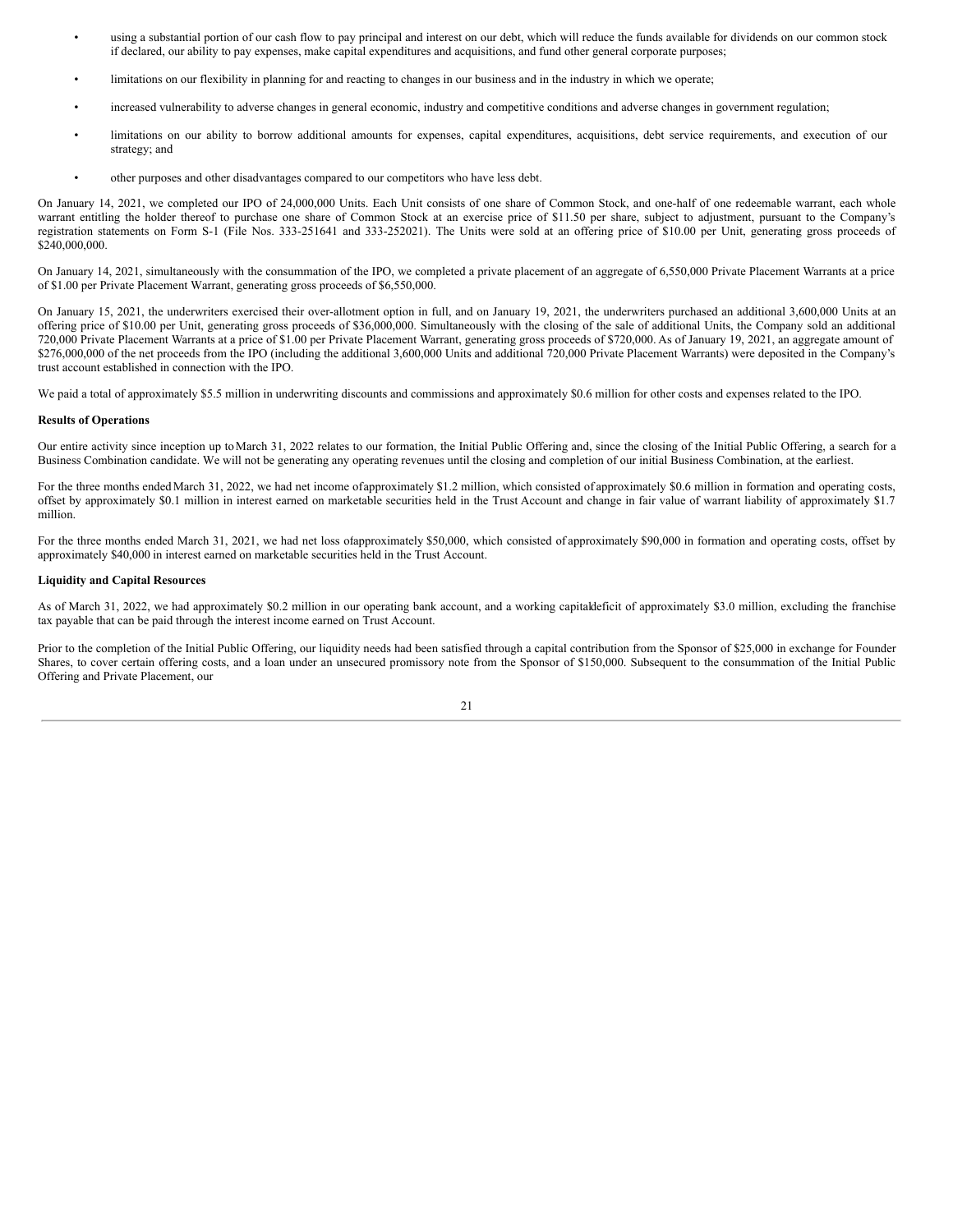liquidity needs have been satisfied through the proceeds from the consummation of the Private PlacementWarrants not held in the Trust Account.

In addition, in order to finance transaction costs in connection with a Business Combination, our Sponsor or an affiliate of the Sponsor, or certain of our officers and directors may, but are not obligated to, provide us Working Capital Loans.

On August 6, 2021, the Company issued an unsecured promissory note to the Sponsor in connection with a Working Capital Loan made by the Sponsor to the Company pursuant to which the Company may borrow up to \$300,000 in the aggregate. The note is non-interest bearing and payable on the earlier to occur of (i) January 14, 2023 or (ii) the effective date of a Business Combination. Any amounts outstanding under the note are convertible into warrants, at a price of \$1.00 per warrant at the option of the Sponsor, the terms of which shall be identical to the Private Placement Warrants. As of March 31, 2022, the Company borrowed \$150,000 under the note.

#### **Going Concern Consideration**

The Company anticipates that the approximately \$0.2 million in its operating bank account as of March 31, 2022 will not be sufficient to allow the Company to operate for at least the next 12 months, assuming that a business combination is not consummated during that time. The Company has incurred and expects to continue to incur significant costs in pursuit of its financing and acquisition plans. These conditions raise substantial doubt about the Company's ability to continue as a going concern one year from the issuance date of the financial statements. Management plans to address this uncertainty through loans from its Sponsor, officers, directors, or third parties. None of the Sponsor, officers or directors are under any obligation to advance funds to, or to invest in, the Company. There is no assurance that the Company's plans to raise capital or to consummate a business combination will be successful. The financial statements do not include any adjustments that might result from the outcome of this uncertainty.

#### **Off-Balance Sheet Financing Arrangements**

As of March 31, 2022, we did not have any off-balance sheet arrangements. We have no obligations, assets or liabilities which would be considered off-balance sheet arrangements. We do not participate in transactions that create relationships with unconsolidated entities or financial partnerships, often referred to as variable interest entities, which would have been established for the purpose of facilitating off-balance sheet arrangements. We have not entered into any off-balance sheet financing arrangements, established any special purpose entities, guaranteed any debt or commitments of other entities, or entered into any non-financial assets.

On November 29, 2021, we entered into the Merger Agreement. The Merger Agreement provides, among other things, that on the terms and subject to the conditions set forth therein, Merger Sub will merge with and into GRIID, the separate limited liability company existence of Merger Sub will cease and GRIID, as the surviving company of the Merger, will continue its existence under the Limited Liability Company Act of the State of Delaware as a wholly owned subsidiary of ADEX.

The Merger Agreement and the transactions contemplated thereby were unanimously approved by the board of directors of ADEX and the board of managers of GRIID.

### **Contractual Obligations**

At March 31, 2022, we did not have any long-term debt, capital lease obligations, operating lease obligations or long-term liabilities, other than what is disclosed in the condensed balance sheet.

#### **JOBS Act**

On April 5, 2012, the JOBS Act was signed into law. The JOBS Act contains provisions that, among other things, relax certain reporting requirements for qualifying public companies. We will qualify as an "emerging growth company" and under the JOBS Act will be allowed to comply with new or revised accounting pronouncements based on the effective date for private (not publicly traded) companies. We are electing to delay the adoption of new or revised accounting standards, and as a result, we may not comply with new or revised accounting standards on the relevant dates on which adoption of such standards is required for non-emerging growth companies. As a result, our financial statements may not be comparable to companies that comply with new or revised accounting pronouncements as of public company effective dates.

Additionally, we are in the process of evaluating the benefits of relying on the other reduced reporting requirements provided by the JOBS Act. Subject to certain conditions set forth in the JOBS Act, if, as an "emerging growth company", we choose to rely

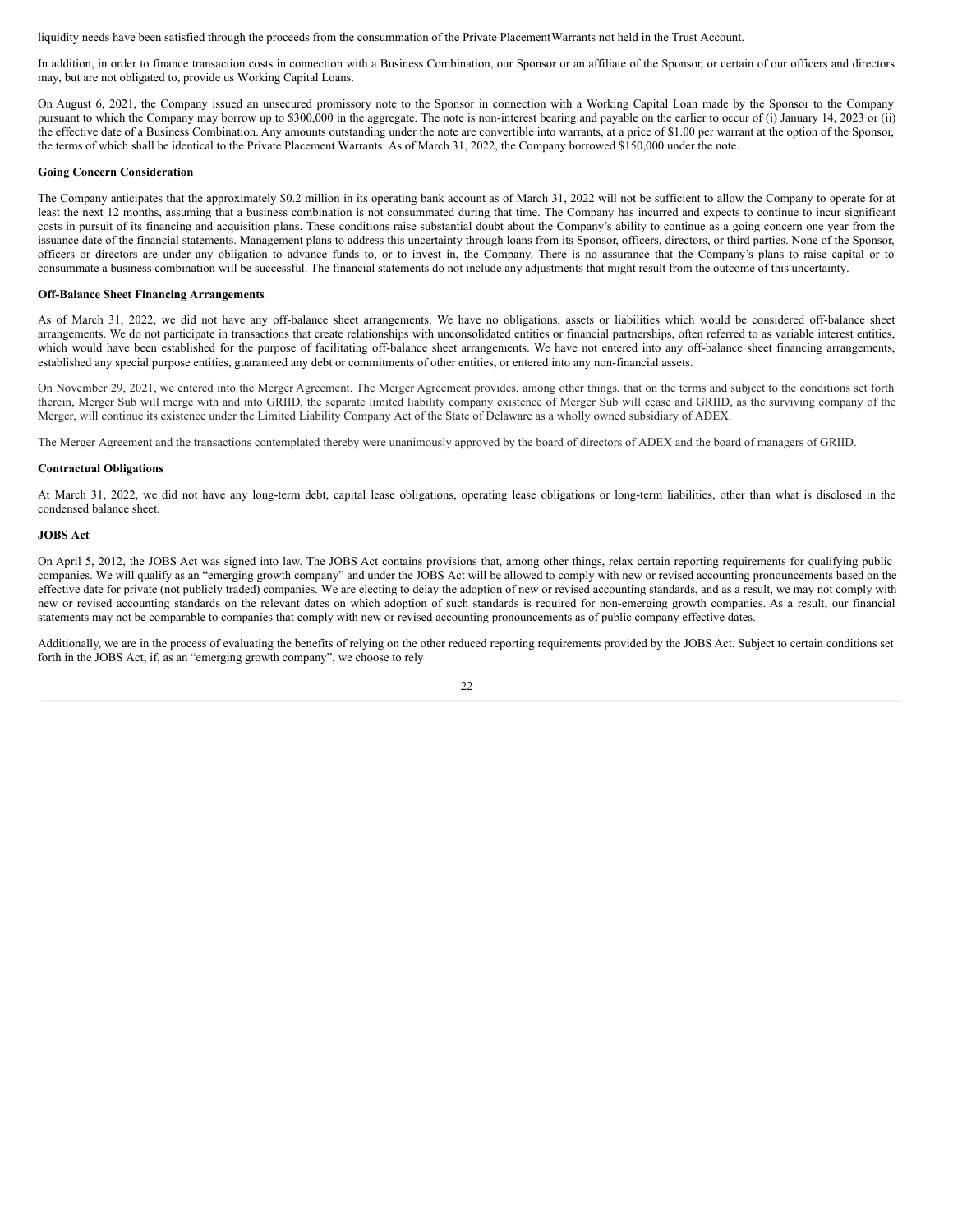on such exemptions we may not be required to, among other things, (i) provide an auditor's attestation report on our system of internal controls over financial reporting pursuant to Section 404, (ii) provide all of the compensation disclosure that may be required of non-emerging growth public companies under the Dodd-Frank Wall Street Reform and Consumer Protection Act, (iii) comply with any requirement that may be adopted by the PCAOB regarding mandatory audit firm rotation or a supplement to the auditor's report providing additional information about the audit and the financial statements (auditor discussion and analysis), and (iv) disclose certain executive compensation related items such as the correlation between executive compensation and performance and comparisons of the CEO's compensation to median employee compensation. These exemptions will apply for a period of five years following the completion of the IPO or until we are no longer an "emerging growth company," whichever is earlier.

### **Critical Accounting Policies**

Management's discussion and analysis of our results of operations and liquidity and capital resources are based on our unaudited condensed consolidated financial information. We describe our significant accounting policies in Note 2 - Significant Accounting Policies, of the Notes to Financial Statements included in this Quarterly Report on Form 10-Q. Our unaudited condensed consolidated financial statements have been prepared in accordance with U.S. GAAP. Certain of our accounting policies require that management apply significant judgments in defining the appropriate assumptions integral to financial estimates. On an ongoing basis, management reviews the accounting policies, assumptions, estimates and judgments to ensure that our financial statements are presented fairly and in accordance with U.S. GAAP. Judgments are based on historical experience, terms of existing contracts, industry trends and information available from outside sources, as appropriate. However, by their nature, judgments are subject to an inherent degree of uncertainty, and, therefore, actual results could differ from our estimates.

We have identified the following as our critical accounting policies:

#### **Common Stock Subject to Possible Redemption**

All of the 27,600,000 shares of common stock sold as part of the Units contain a redemption feature which allows for the redemption of such Public Shares in connection with the Company's liquidation, if there is a stockholder vote or tender offer in connection with a Business Combination and in connection with certain amendments to the Company's amended and restated articles of incorporation. In accordance with ASC 480-10-S99, redemption provisions not solely within the control of the Company require shares of common stock subject to redemption to be classified outside of permanent equity. Therefore, all 27,600,000 shares of common stock were classified outside of permanent equity as of March 31, 2022 and December 31, 2021.

The Company recognizes changes in redemption value immediately as they occur upon the IPO and will adjust the carrying value of redeemable shares of common stock to equal the redemption value at the end of each reporting period. Increases or decreases in the carrying amount of redeemable shares of common stock are recorded as charges against additional paid-in capital and accumulated deficit.

### **Net Income (Loss) Per Shareof Common Stock**

The Company has two categories of shares, which are referred to as redeemable shares ofcommon stock and non-redeemable shares of common stock. Earnings and losses are shared pro rata between the two categories of shares for the three months ended March 31, 2022 and 2021.

### **Derivative Financial Instruments**

The Company does not use derivative instruments to hedge exposures to cash flow, market, or foreign currency risks. The Company evaluates all of its financial instruments, including issued stock purchase warrants, to determine if such instruments are derivatives or contain features that qualify as embedded derivatives, pursuant to ASC 480 and ASC 815-40, "Derivatives and Hedging – Contracts in Entity's Own Stock ("ASC 815-40")." The classification of derivative instruments, including whether such instruments should be recorded as liabilities or as equity, is re-assessed at the end of each reporting period.

At March 31, 2022, the Company has evaluated both the Public Warrants and Private Placement Warrants under ASC 480 and ASC 815-40. Such guidance provides that because the Private Placement Warrants do not meet the criteria for equity treatment thereunder, each Private Placement Warrant must be recorded as a liability. Accordingly, the Company classified each warrant as a liability at its fair value. This liability is subject to re-measurement at each balance sheet date. With each such re-measurement, the warrant liability will be adjusted to fair value, with the change in fair value recognized in the Company's statements of operations. The Private Placement Warrants had met the requirement for equity accounting treatment when initially

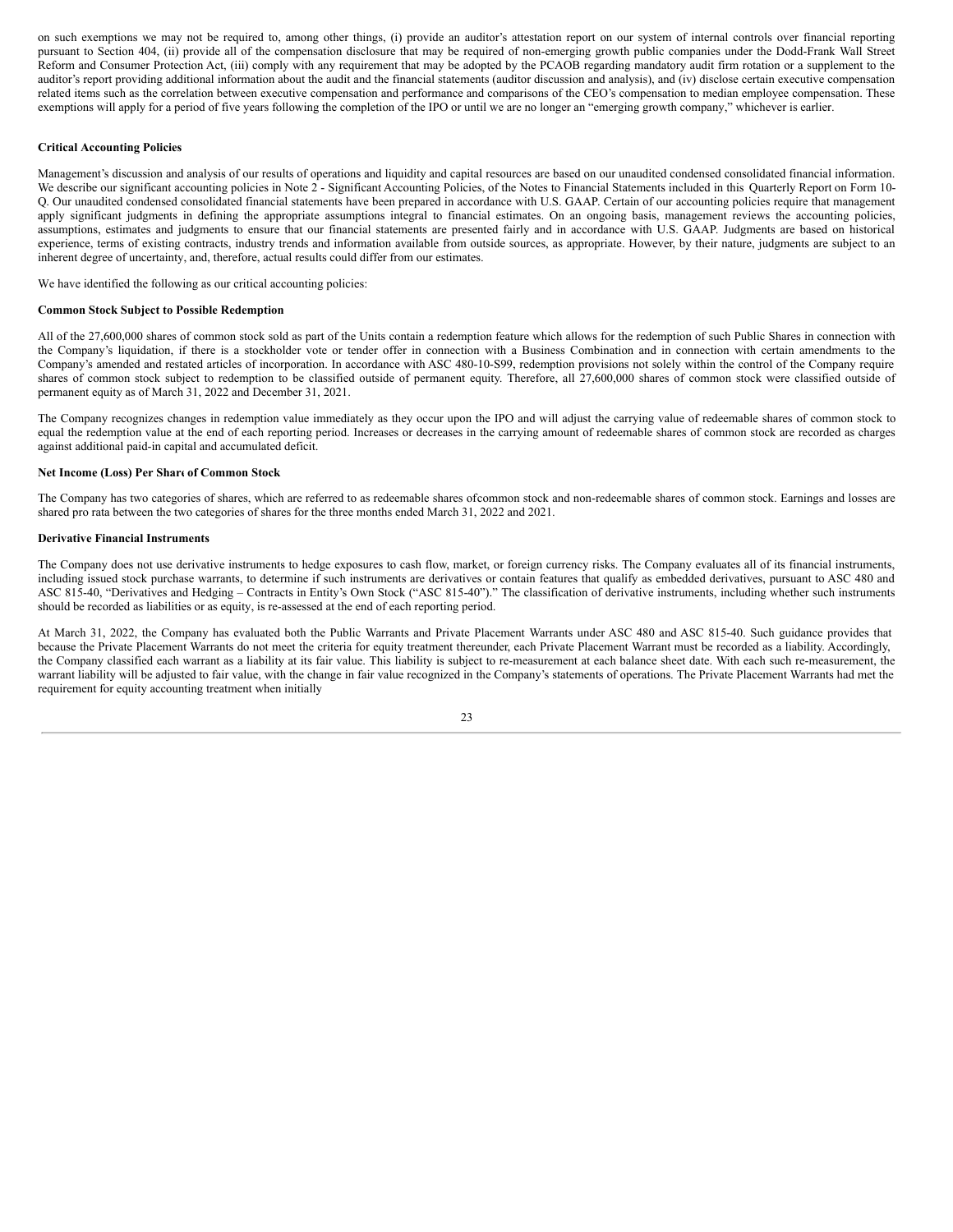issued. On December 23, 2021, the Private Placement Warrants were modified such that the Private Placement Warrants no longer meet the criteria for equity treatment. As such, the Private Placement Warrants were treated as derivative liability instruments from the date of the modification.

### <span id="page-25-0"></span>**Item 3. Quantitative and Qualitative Disclosures about Market Risk**.

As of March 31, 2022, we were not subject to any market or interest rate risk. Following the consummation of our IPO, the net proceeds of our IPO, including amounts in the trust account, have been invested in U.S. government treasury bills, notes or bonds with a maturity of 180 days or less or in certain money market funds that invest solely in U.S. treasuries. Due to the shortterm nature of these investments, we believe there will be no associated material exposure to interest rate risk.

#### <span id="page-25-1"></span>**Item 4. Controls and Procedures.**

Disclosure controls and procedures are controls and other procedures that are designed to ensure that information required to be disclosed in our reports filed or submitted under Securities Exchange Act of 1934, as amended (the "Exchange Act") is recorded, processed, summarized and reported within the time periods specified in the SEC's rules and forms. Disclosure controls and procedures include, without limitation, controls and procedures designed to ensure that information required to be disclosed in our reports filed or submitted under the Exchange Act is accumulated and communicated to our management, including our Chief Executive Officer and Chief Financial Officer, to allow timely decisions regarding required disclosure.

#### **Evaluation of Disclosure Controls and Procedures**

As required by Rules 13a-15 and 15d-15 under the Exchange Act, our Chief Executive Officer and Chief Financial Officer carried out an evaluation of the effectiveness ofthe design and operation of our disclosure controls and procedures. Based upon their evaluation, ourChief Executive Officer and Chief Financial Officer concluded that our disclosure controls and procedures were not effective as of March 31, 2022, due to the material weakness in accounting for complex financial instruments. In light of this material weakness, we performed additional analysis as deemed necessary to ensure thatour unaudited interim financial statements were prepared in accordance with U.S. generally accepted accounting principles.

Management has identified a material weakness in internal controls related to the accounting for complex financial instruments. While we have processes to identify and appropriately apply applicable accounting requirements, we plan to continue to enhance our system of evaluating and implementing the accounting standards that apply to our condensed consolidated financial statements, including through enhanced analyses by our personnel and third-party professionals with whom we consult regarding complex accounting applications. The elements of our remediation plan can only be accomplished over time, and we can offer no assurance that these initiatives will ultimately have the intended effects.

Management has implemented remediation steps to improve our internal control over financial reporting. Specifically, we expanded and improved our review process for complex financial instruments and related accounting standards. We plan to further improve this process by enhancing access to accounting literature, identification of third-party professionals with whom to consult regarding complex accounting applications and consideration of additional staff with the requisite experience and training to supplement existing accounting professionals.

### **Changes in Internal Control over Financial Reporting**

There was no change in our internal control over financial reporting that occurred during the quarter ended ofMarch 31, 2022 covered by this Quarterly Report on Form 10-Q that has materially affected, or is reasonably likely to materially affect, our internal control over financial reporting.

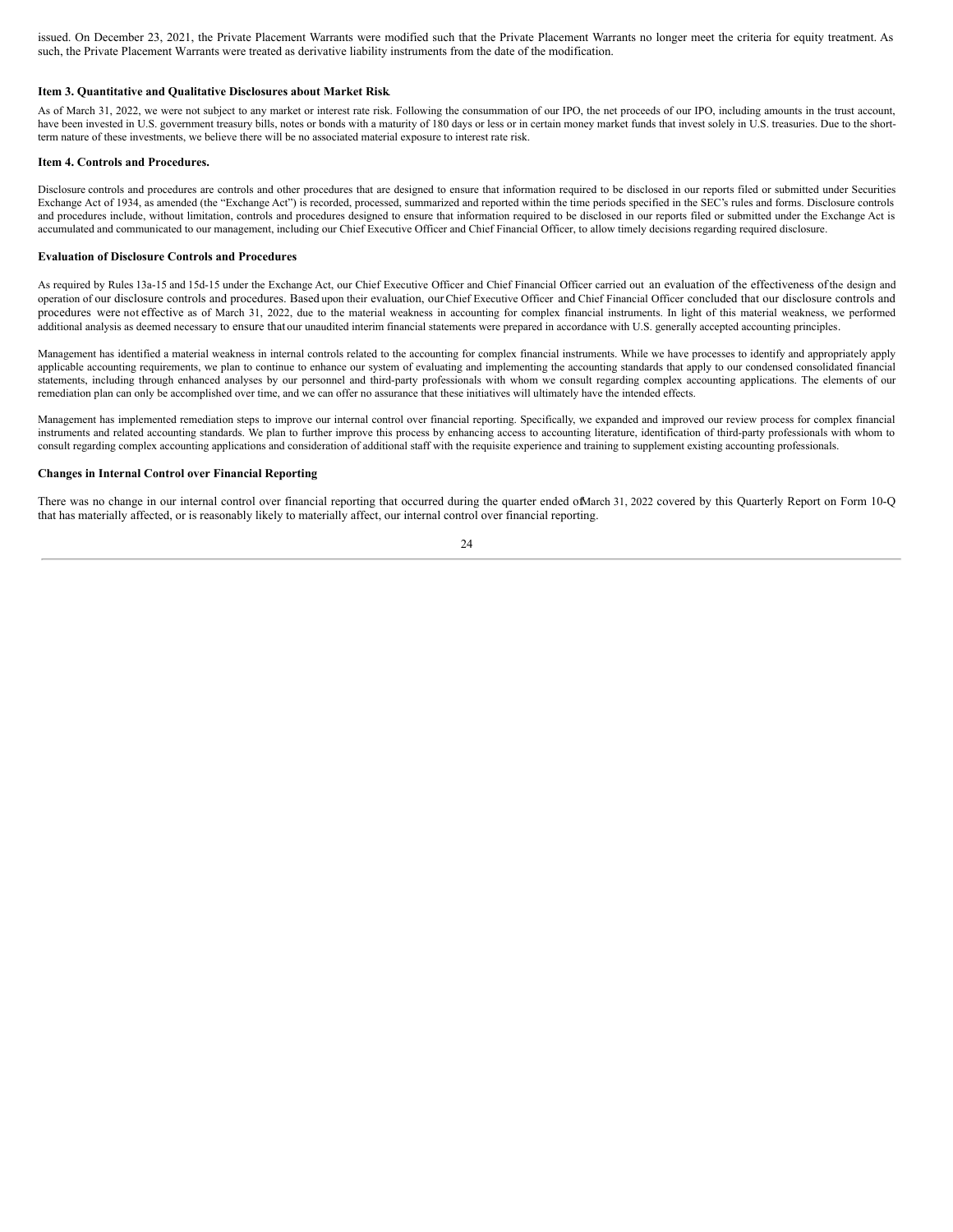# **PART II — OTHER INFORMATION**

# <span id="page-26-1"></span><span id="page-26-0"></span>**Item 1. Legal Proceedings.**

From time to time, we are subject to claims in legal proceedings arising in the normal course of our business. We do not believe that we are currently party to any pending legal actions that could reasonably be expected to have a material adverse effect on our business, financial condition, results of operations, or cash flows.

## <span id="page-26-2"></span>**Item 1A. Risk Factors.**

As of the date of this Quarterly Report on Form 10-Q, there have been no material changes to the risk factors disclosed in our Annual Report on Form 10-K for the year ended December 31, 2021.

<span id="page-26-6"></span><span id="page-26-5"></span><span id="page-26-4"></span><span id="page-26-3"></span>

| Item 2. | Unregistered Sales of Equity Securities and Use of Proceeds. |
|---------|--------------------------------------------------------------|
|         | None                                                         |
| Item 3. | <b>Defaults Upon Senior Securities.</b>                      |
|         | None.                                                        |
| Item 4. | <b>Mine Safety Disclosures.</b>                              |
|         | Not Applicable.                                              |
| Item 5. | <b>Other Information.</b>                                    |
|         | Not Applicable.                                              |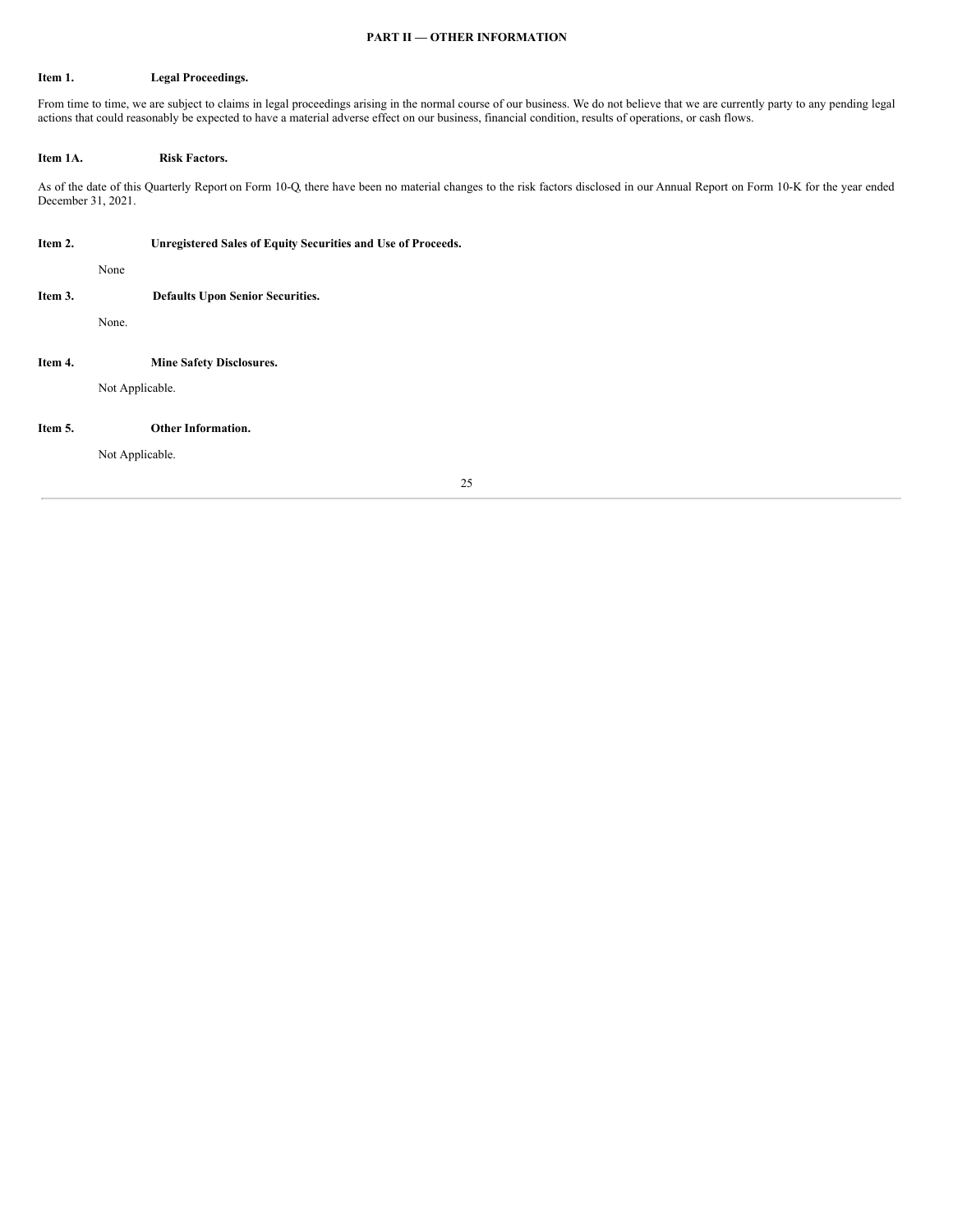<span id="page-27-0"></span>

| Item 6.          | Exhibits.                                                                                                                                                                                                                  |
|------------------|----------------------------------------------------------------------------------------------------------------------------------------------------------------------------------------------------------------------------|
| Exhibit          | <b>Description</b>                                                                                                                                                                                                         |
| $31.1*$          | Certification of the Chief Executive Officer pursuant to Rule 13a-14(a) and Rule 15d-14(a) under the Securities Exchange Act of 1934, as amended, as<br>adopted pursuant to Section 302 of the Sarbanes Oxley Act of 2002. |
| $31.2*$          | Certification of the Chief Financial Officer pursuant to Rule 13a-14(a) and Rule 15d-14(a) under the Securities Exchange Act of 1934, as amended, as<br>adopted pursuant to Section 302 of the Sarbanes Oxley Act of 2002. |
| $32.1*$          | Certification of the Chief Executive Officer pursuant to 18 U.S.C. Section 1350, as adopted pursuant to Section 906 of the Sarbanes Oxley Act of 2002.                                                                     |
| $32.2*$          | Certification of the Chief Financial Officer pursuant to 18 U.S.C. Section 1350, as adopted pursuant to Section 906 of the Sarbanes Oxley Act of 2002.                                                                     |
| $101.$ INS**     | XBRL Instance Document – the instance document does not appear in the Interactive Data File because its XBRL tags are embedded within the Inline<br>XBRL document.                                                         |
| 101.SCH**        | Inline XBRL Taxonomy Extension Schema Document                                                                                                                                                                             |
| $101.CAL**$      | Inline XBRL Taxonomy Extension Calculation Linkbase Document                                                                                                                                                               |
| $101.$ DEF**     | Inline XBRL Taxonomy Extension Definition Linkbase Document                                                                                                                                                                |
| $101.LAB**$      | Inline XBRL Taxonomy Extension Label Linkbase Document                                                                                                                                                                     |
| 101.PRE**<br>104 | Inline XBRL Taxonomy Extension Presentation Linkbase Document<br>The cover page for the Company's Quarterly Report on Form 10-Q has been formatted in Inline XBRL and contained in Exhibit 101                             |
|                  |                                                                                                                                                                                                                            |

\* Filed herewith.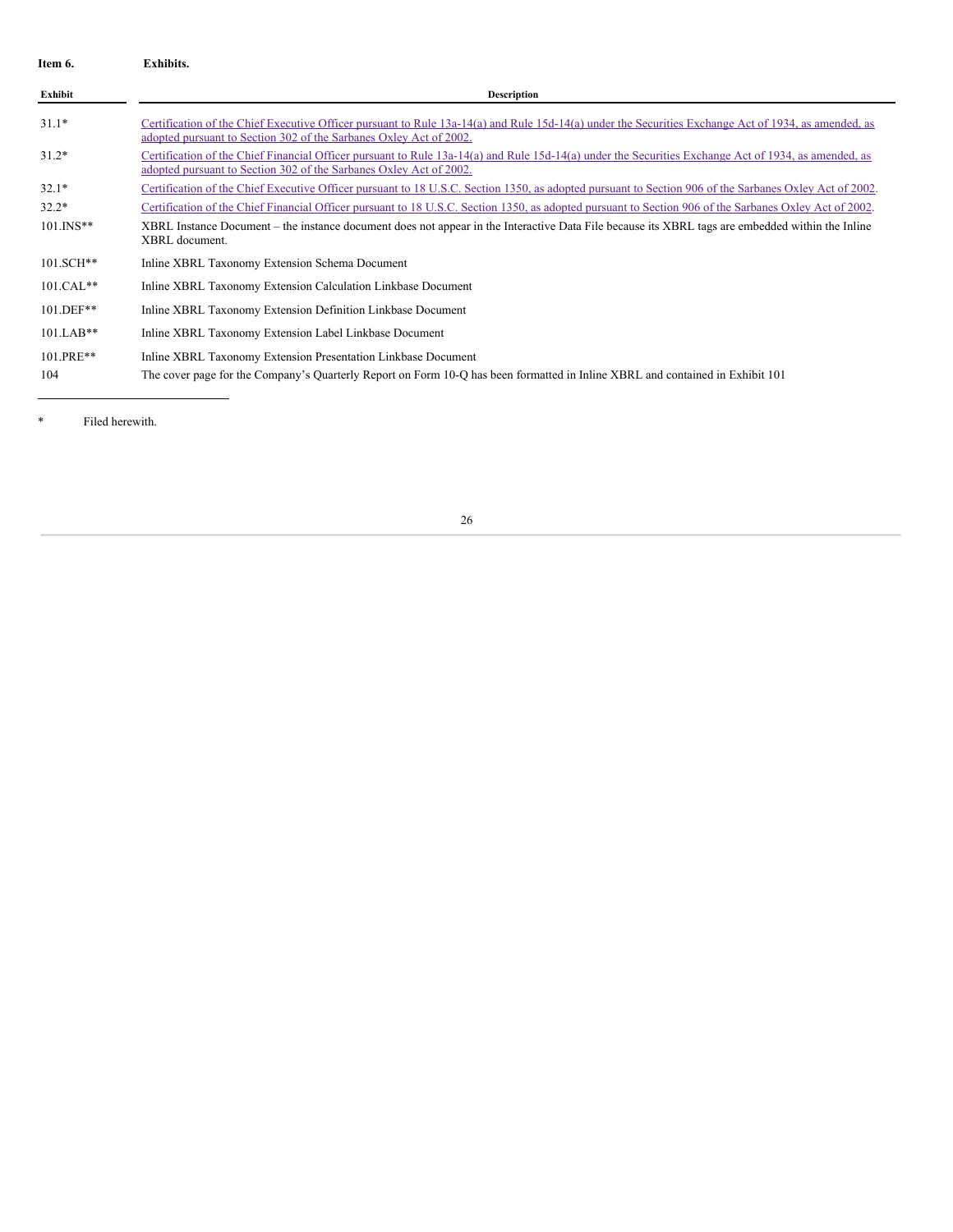# **SIGNATURES**

<span id="page-28-0"></span>Pursuant to the requirements of the Securities Exchange Act of 1934, as amended, the registrant has duly caused thisQuarterly Report on Form 10-Q to be signed on its behalf by the undersigned thereunto duly authorized.

# **Adit EdTech Acquisition Corp.**

Dated: May 16, 2022 /s/ David L. Shrier David L. Shrier Chief Executive Officer and Chairman (Principal Executive Officer)

Dated: May 16, 2022 /s/ John J. D'Agostino John J. D'Agostino Chief Financial Officer (Principal Financial Officer and Accounting Officer)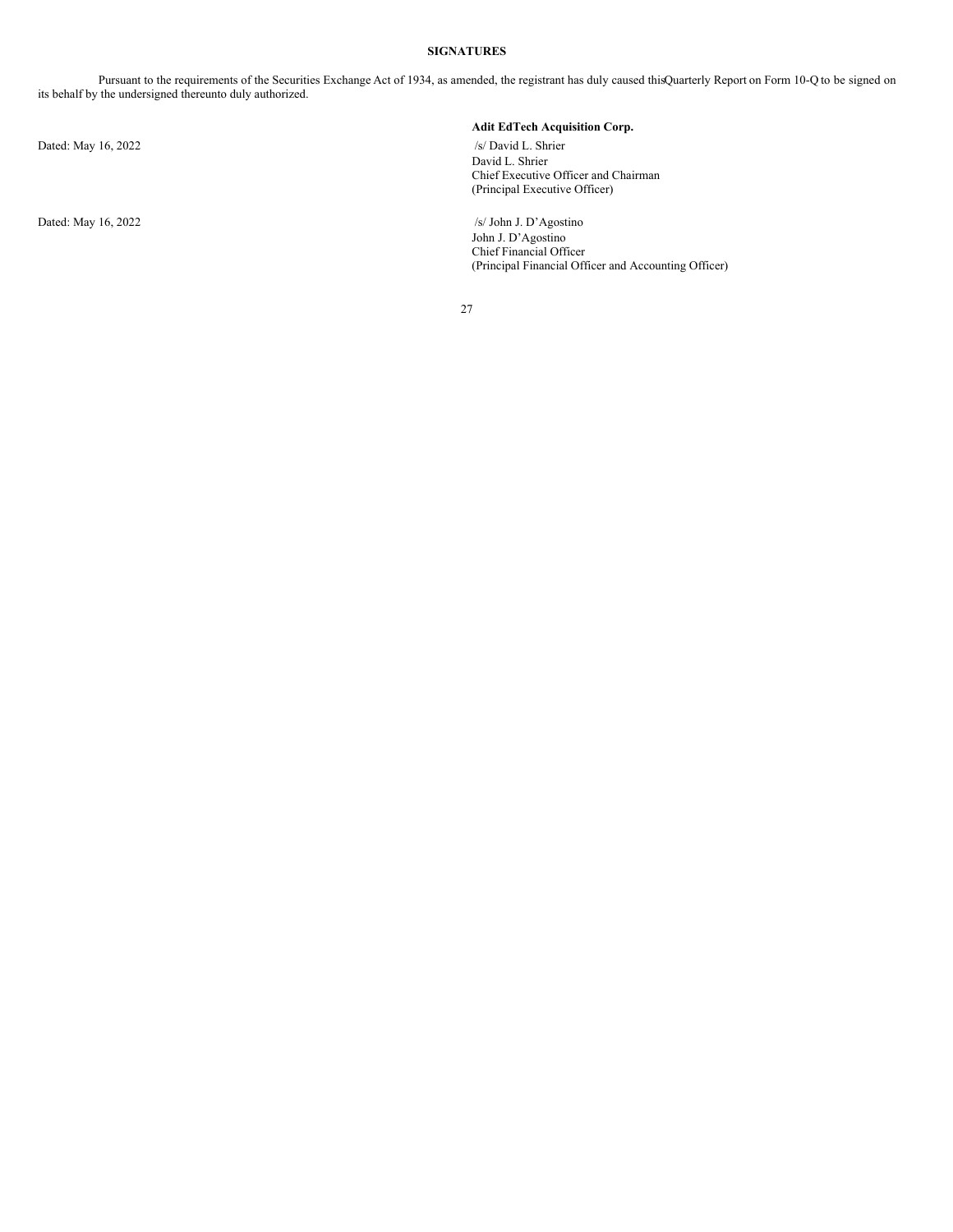#### **CERTIFICATION PURSUANT TO RULES 13a-14(a) AND 15d-14(a) UNDER THE SECURITIES EXCHANGE ACT OF 1934, AS ADOPTED PURSUANT TO SECTION 302 OF THE SARBANES-OXLEY ACT OF 2002**

<span id="page-29-0"></span>I, David L. Shrier, certify that:

- 1. I have reviewed this Quarterly Report on Form 10-Q of Adit EdTech Acquisition Corp.;
- 2. Based on my knowledge, this report does not contain any untrue statement of a material fact or omit to state a material fact necessary to make the statements made, in light of the circumstances under which such statements were made, not misleading with respect to the period covered by this report;
- 3. Based on my knowledge, the financial statements, and other financial information included in this report, fairly present in all material respects the financial condition, results of operations and cash flows of the registrant as of, and for, the periods presented in this report;
- 4. The registrant's other certifying officer and I are responsible for establishing and maintaining disclosure controls and procedures (as defined in Exchange Act Rules 13a-15(e) and 15d-15(e)) and internal control over financial reporting (as defined in Exchange Act Rules 13a-15(f) and 15d-15(f)) for the registrant and have:
	- a. Designed such disclosure controls and procedures, or caused such disclosure controls and procedures to be designed under our supervision, to ensure that material information relating to the registrant, including its consolidated subsidiaries, is made known to us by others within those entities, particularly during the period in which this report is being prepared;
	- b. Designed such internal control over financial reporting, or caused such internal control over financial reporting to be designed under our supervision, to provide reasonable assurance regarding the reliability of financial reporting and the preparation of financial statements for external purposes in accordance with generally accepted accounting principles;
	- c. Evaluated the effectiveness of the registrant's disclosure controls and procedures, and presented in this report our conclusions about the effectiveness of the disclosure controls and procedures, as of the end of the period covered by this report based on such evaluation; and
	- d. Disclosed in this report any change in the registrant's internal control over financial reporting that occurred during the registrant's most recent fiscal quarter (the registrant's fourth fiscal quarter in the case of an annual report) that has materially affected, or is reasonably likely to materially affect, the registrant's internal control over financial reporting; and
- 5. The registrant's other certifying officer and I have disclosed, based on our most recent evaluation of internal control over financial reporting, to the registrant's auditors and the audit committee of the registrant's board of directors (or persons performing the equivalent functions):
	- a. All significant deficiencies and material weaknesses in the design or operation of internal control over financial reporting which are reasonably likely to adversely affect the registrant's ability to record, process, summarize and report financial information; and
	- b. Any fraud, whether or not material, that involves management or other employees who have a significant role in the registrant's internal control over financial reporting.

Date: May 16, 2022

/s/ David L. Shrier

Name: David L. Shrier<br>Title: Chief Executive Chief Executive Officer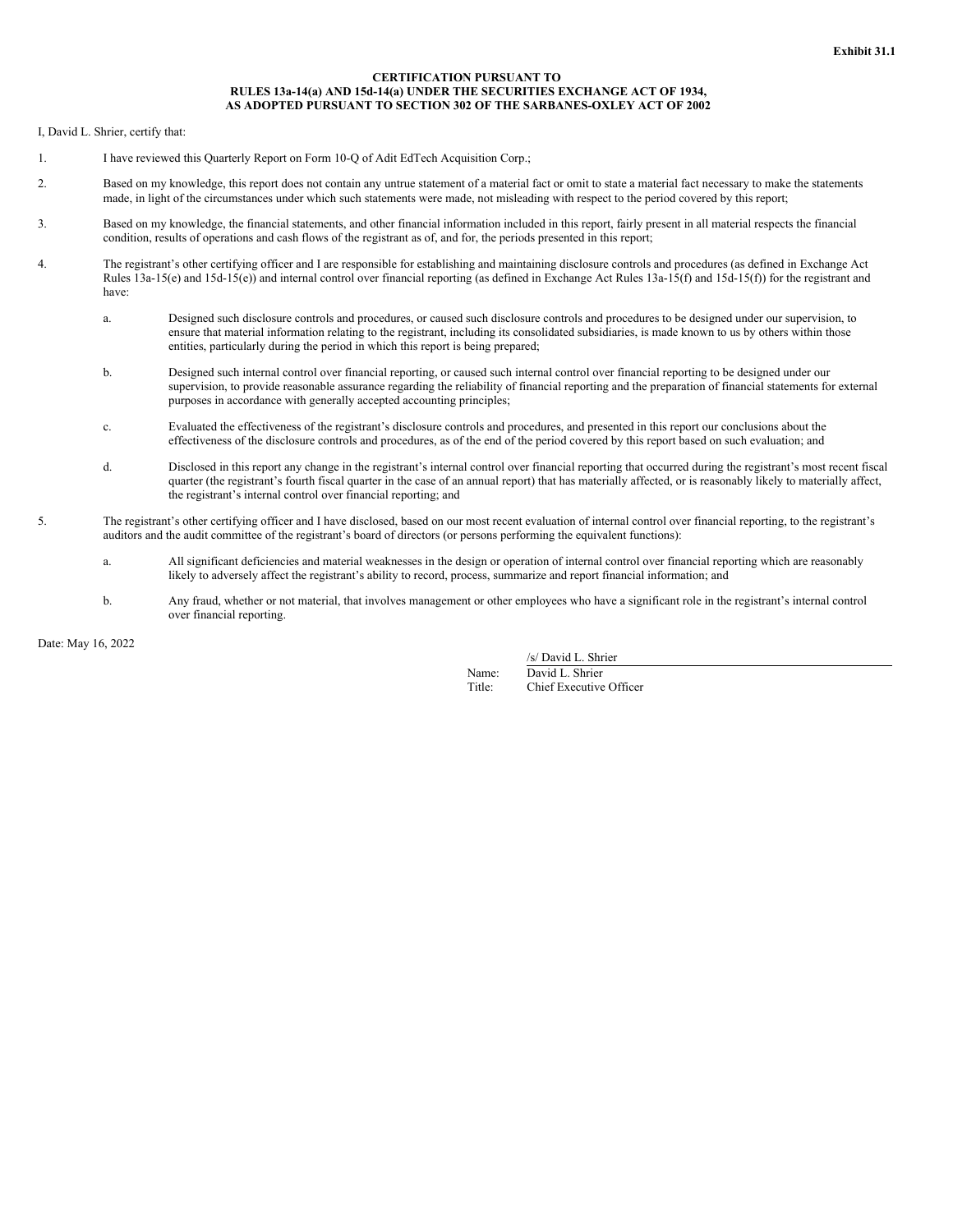### **CERTIFICATION PURSUANT TO RULES 13a-14(a) AND 15d-14(a) UNDER THE SECURITIES EXCHANGE ACT OF 1934, AS ADOPTED PURSUANT TO SECTION 302 OF THE SARBANES-OXLEY ACT OF 2002**

<span id="page-30-0"></span>I, John J. D'Agostino, certify that:

- 1. I have reviewed this Quarterly Report on Form 10-Q of Adit EdTech Acquisition Corp.;
- 2. Based on my knowledge, this report does not contain any untrue statement of a material fact or omit to state a material fact necessary to make the statements made, in light of the circumstances under which such statements were made, not misleading with respect to the period covered by this report;
- 3. Based on my knowledge, the financial statements, and other financial information included in this report, fairly present in all material respects the financial condition, results of operations and cash flows of the registrant as of, and for, the periods presented in this report;
- 4. The registrant's other certifying officer and I are responsible for establishing and maintaining disclosure controls and procedures (as defined in Exchange Act Rules 13a-15(e) and 15d-15(e)) and internal control over financial reporting (as defined in Exchange Act Rules 13a-15(f) and 15d-15(f)) for the registrant and have:
	- a. Designed such disclosure controls and procedures, or caused such disclosure controls and procedures to be designed under our supervision, to ensure that material information relating to the registrant, including its consolidated subsidiaries, is made known to us by others within those entities, particularly during the period in which this report is being prepared;
	- b. Designed such internal control over financial reporting, or caused such internal control over financial reporting to be designed under our supervision, to provide reasonable assurance regarding the reliability of financial reporting and the preparation of financial statements for external purposes in accordance with generally accepted accounting principles;
	- c. Evaluated the effectiveness of the registrant's disclosure controls and procedures, and presented in this report our conclusions about the effectiveness of the disclosure controls and procedures, as of the end of the period covered by this report based on such evaluation; and
	- d. Disclosed in this report any change in the registrant's internal control over financial reporting that occurred during the registrant's most recent fiscal quarter (the registrant's fourth fiscal quarter in the case of an annual report) that has materially affected, or is reasonably likely to materially affect, the registrant's internal control over financial reporting; and
- 5. The registrant's other certifying officer and I have disclosed, based on our most recent evaluation of internal control over financial reporting, to the registrant's auditors and the audit committee of the registrant's board of directors (or persons performing the equivalent functions):
	- a. All significant deficiencies and material weaknesses in the design or operation of internal control over financial reporting which are reasonably likely to adversely affect the registrant's ability to record, process, summarize and report financial information; and
	- b. Any fraud, whether or not material, that involves management or other employees who have a significant role in the registrant's internal control over financial reporting.

Date: May 16, 2022

/s/ John J. D'Agostino

Name: John J. D'Agostino<br>Title: Chief Financial Off Chief Financial Officer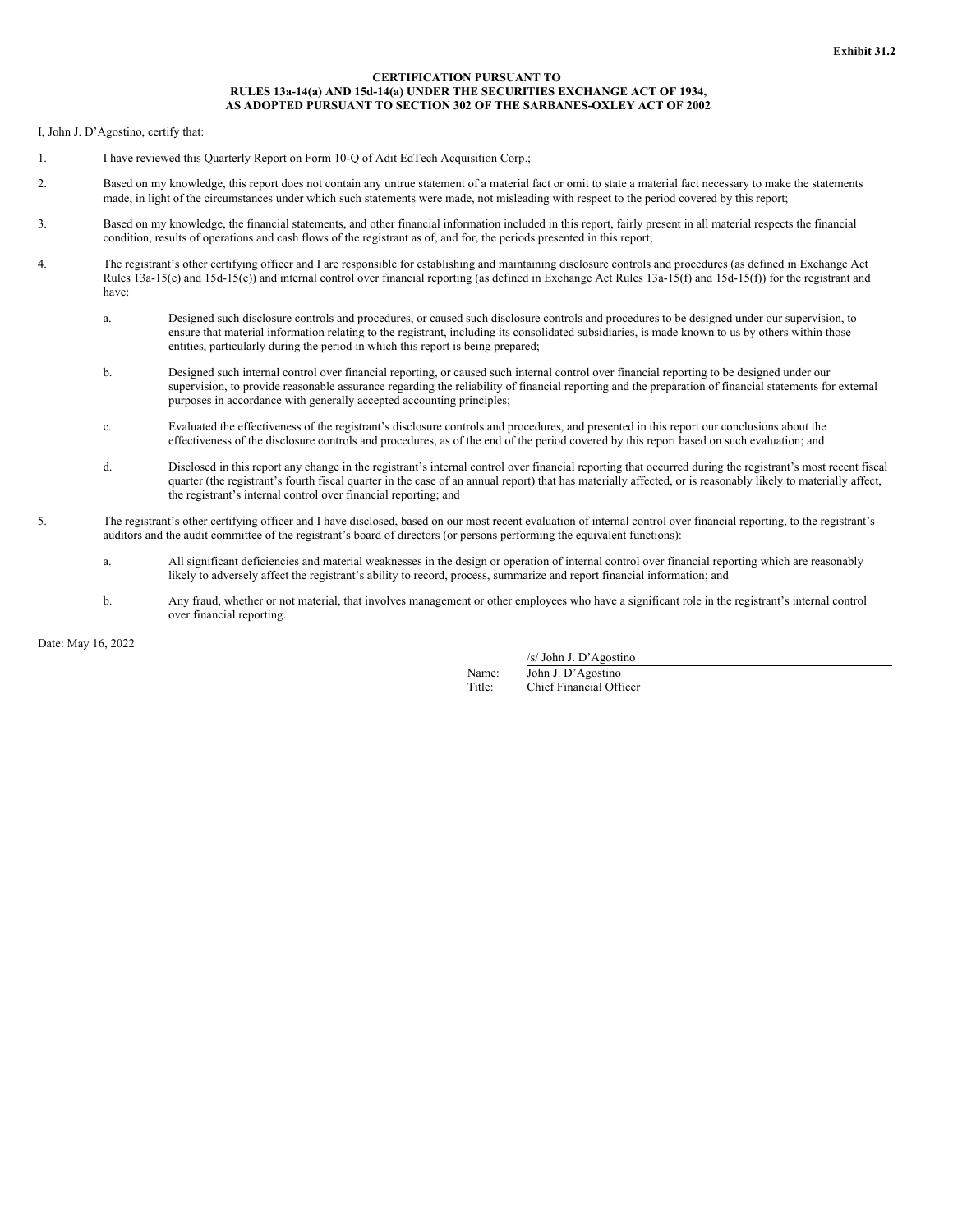### **CERTIFICATION PURSUANT TO 18 U.S.C. SECTION 1350, AS ADOPTED PURSUANT TO SECTION 906 OF THE SARBANES-OXLEY ACT OF 2002**

<span id="page-31-0"></span>In connection with the Quarterly Report ofAdit EdTech Acquisition Corp. (the "Company") on Form 10-Q for the period ended March 31, 2022, as filed with the Securities and Exchange Commission on the date hereof (the "Report"), I, David L. Shrier, Chief Executive Officer of the Company, certify, pursuant to 18 U.S.C. Section 1350, as adopted pursuant to Section 906 of the Sarbanes-Oxley Act of 2002, that to my knowledge:

- (1) The Report fully complies with the requirements of Section 13(a) or 15(d) of the Securities Exchange Act of 1934; and
- (2) The information contained in the Report fairly presents, in all material respects, the financial condition of the Company at the end of the period covered by the Report and results of operations of the Company for the period covered by the Report.

Date: May 16, 2022 /s/ David L. Shrier

Name: David L. Shrier Title: Chief Executive Officer

This certification accompanies the Report and shall not be deemed "filed" by the Company with the Securities and Exchange Commission and is not to be incorporated by reference into any filing of the Company under the Securities Act of 1933, as amended, or the Securities Exchange Act of 1934, as amended (whether made before or after the date of the Report), irrespective of any general incorporation language contained in such filing.